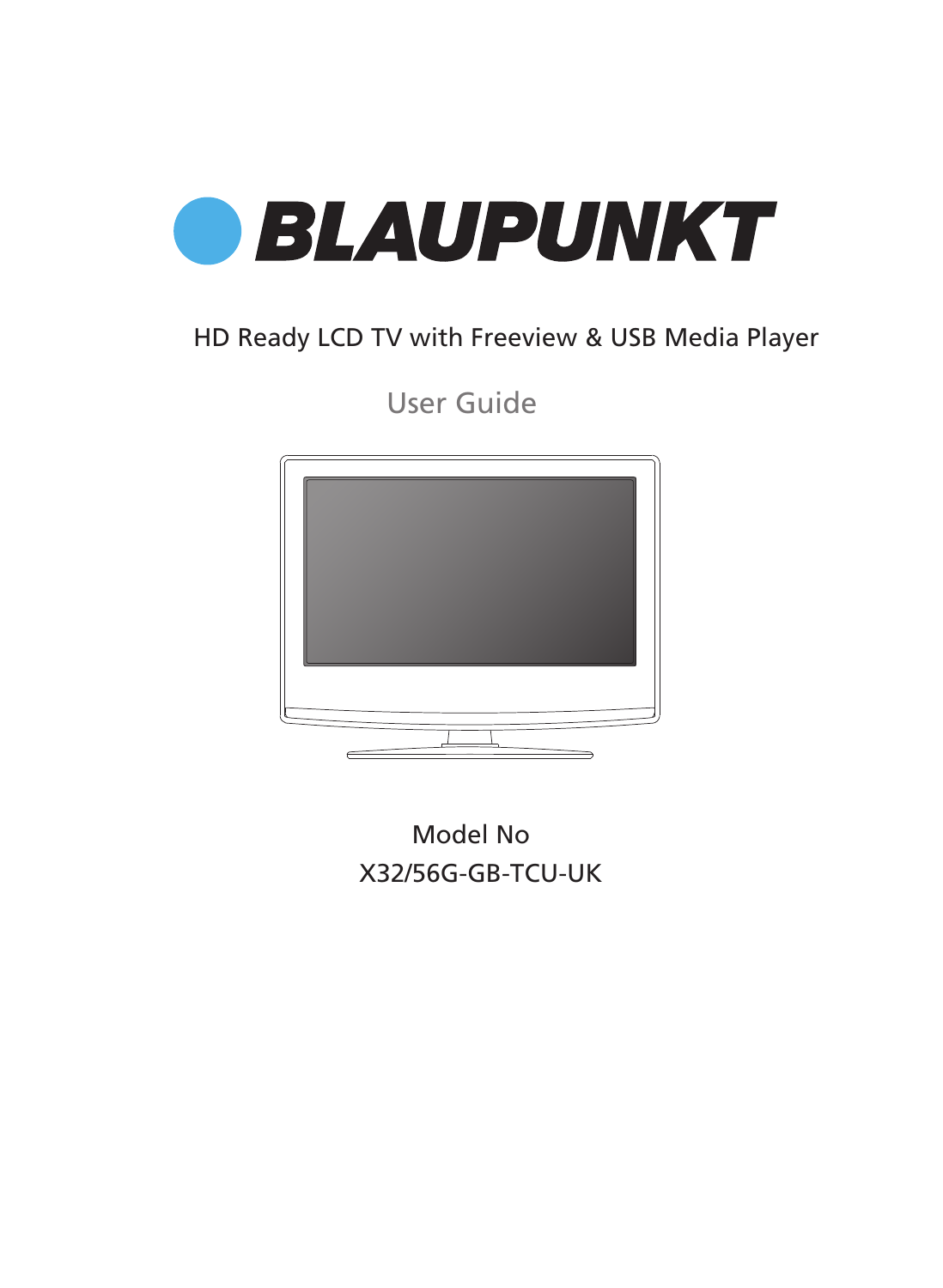# **IMPORTANT SAFETY INSTRUCTIONS IMPORTANT SAFETY INSTRUCTIONS**



Please read these instructions. All the safety and operating instructions should be read before the appliance is operated.

#### Warnings

- To reduce the risk of fire, electric shock or damage to the television, do not expose it to dust, rain or moisture, or place any objects fi lled with liquids on or near the television.
- Do not place the television in a confined space, ensure that nothing can obstruct the ventilation openings at the rear of the television.

To prevent the spread of fire, keep candles or other open flames away from this product at all times



Mild detergent

• Dispose of this television and any components including batteries in an environmentally friendly manner. If in doubt, please contact your local authority for details of recycling.

### Safety

- For your safety, this appliance is fitted with a fused moulded 3 pin mains plug. Should the fuse need to be replaced, ensure that any replacement is of the same amperage and approved with the BSI mark.
- The television should be connected to a main socket outlet with a protective earthing connection.
- Never try and replace the mains plug unless you have adequate qualifications and are legally authorised to do so. In the event that a replacement Mains cable is required, contact the manufacturer for a suitable replacement.
- Never use the television if it is damaged in any way.
- Always place the television on a flat level surface avoiding anywhere which may be subject to strong vibration.
- Ensure the television is not placed on top of the power cable as the weight of the television may damage the cable and cause a safety hazard.
- Never place mobile phones, speakers or any other device which may cause magnetic or radio interference with the television. If interference is apparent, move the device causing the interference away from the television.
- To disconnect the apparatus from the mains, please use the all pole mains switch located on the side, underside or rear of the TV. The switch shall remain readily operable.
- Batteries (battery pack or batteries installed) shall not be exposed to excessive heat such as sunshine, fire or the like.
- Install the product at least 5cm from the wall for ventilation.

### Maintenance

- To clean this unit, wipe with a soft, dry cloth. If the surfaces are extremely dirty, use a soft cloth dipped in a soap and water solution or a mild detergent solution.
- Use eyeglass cleaner to remove stubborn dirt from the LCD/LED Screen.
- Never use alcohol, paint thinner or benzene to clean this unit.

• Before using a chemically treated cloth, read the instructions that came with the cloth carefully.

CAUTION: If water or other liquid enters the television through the display panel surface or back cover a malfunction may occur.

### Packaging

- The safest way to transport your item is in the original box/packaging please save your packaging for this.
- You will need original box/packaging in the event of warranty/service repair or support. We are unable to carry out warranty/service if you are unable to package it correctly.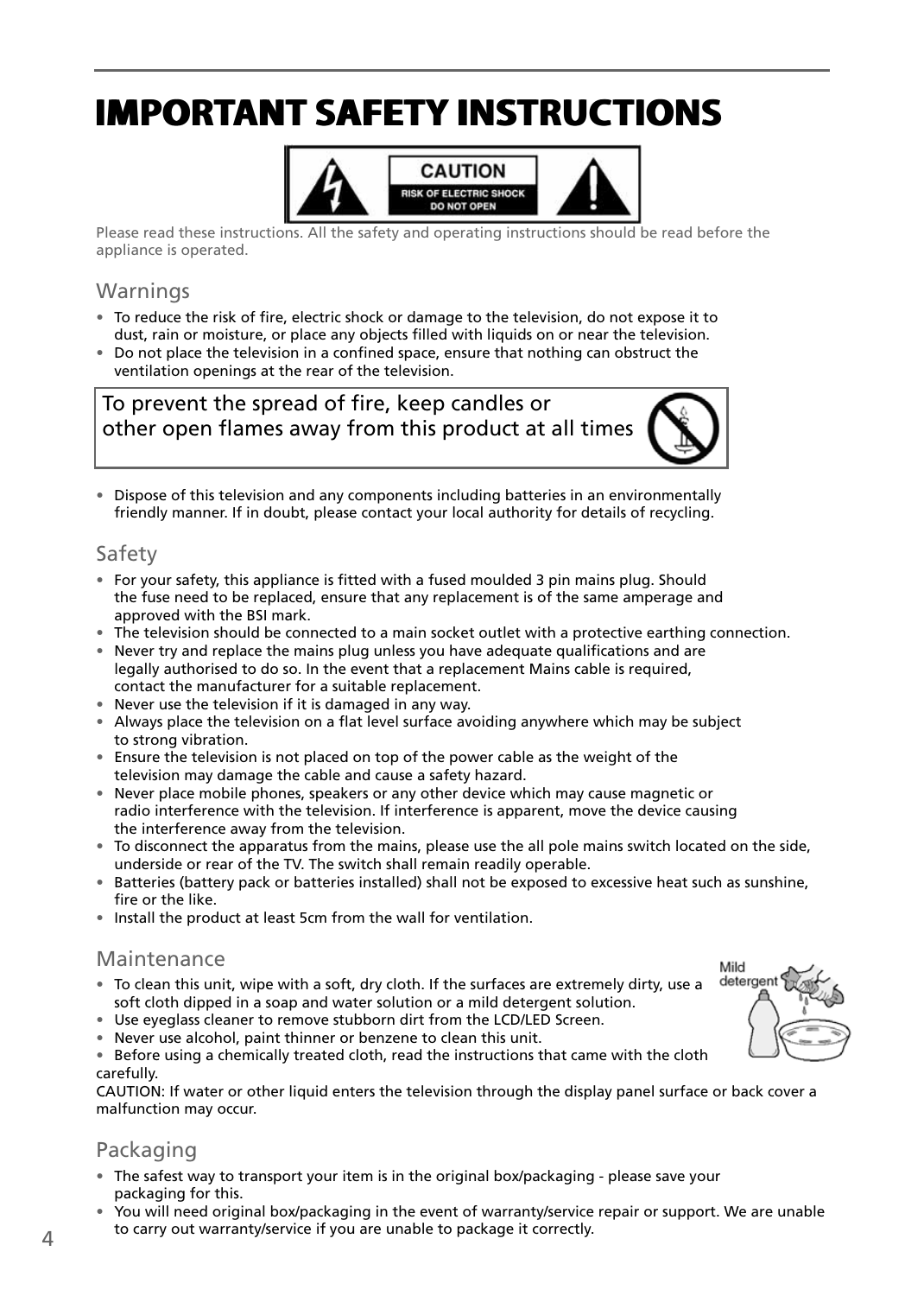# **IMPORTANT SAFETY INSTRUCTIONS**



Please read these instructions. All the safety and operating instructions should be read before the appliance is operated.

### Important Information Regarding Use of Video Games, Computers, Captions or Other Fixed Image Displays

The extended use of fixed image program material can cause a permanent "shadow image" on the LCD panel.

This background image is viewable on normal programs in the form of a stationary fixed image. This type of irreversible LCD/LED panel deterioration can be limited by observing the following steps:

- 1. Reduce the brightness/contrast setting to a minimum viewing level.
- 2. Do not display the fixed image for extended periods of time.
- 3. Turn the power off when not in actual use.

Examples of images that you need to watch out for are as follows (this is not an exhaustive list):

- TV Channel Logos: e.g. Shopping channel logos and pricing displays-especially if they are
- bright and stationary. Moving or low-contrast graphics are less likely to cause ageing of the screen.
- Time Displays
- Teletext: Do not view a stationary page for long period of time
- TV/DVD Menus: e.g. Listings of DVD disk content
- Pause Mode: Do not leave the TV in pause mode for long periods of time, e.g. When watching DVDs or videos.

Important - Once 'shadow image/screen burn' occurs, it will never disappear and is not repairable under warranty.

### How do I dispose of this product?

UK: Waste electrical products should not be disposed of with household waste. Separate disposal facilities exist. For your nearest facilities, please see www.recycle-more.co.uk or in store for details.

ROI: Waste electrical products should not be disposed of with household waste. Separate disposal facilities exist. Check with your Local Authority or retailer for recycling advice.

#### **Batteries**

- Observe the correct polarity when inserting batteries.
- Do not use different types of batteries together or mix old and new batteries.
- Dispose of batteries in an environmentally friendly way.
- Certain regions may regulate the disposal of batteries.
- Please consult your local authority.



This caution label is located on the rear panel of the unit

THIS UNIT IS A CLASS 1 LASER PRODUCT. HOWEVER THIS UNIT USES A VISIBLE LASER BEAM WHICH COULD CAUSE HAZARDOUS RADIATION EXPOSURE IF DIRECTED. BE SURE TO OPERATE THE PLAYER CORRECTLY AS INSTRUCTED. WHEN THIS UNIT IS PLUGGED INTO THE WALL OUTLET, DO NOT PLACE YOUR EYES CLOSE TO THE OPENINGS TO LOOK INTO THE INSIDE OF THIS UNIT.

USE OF CONTROLS OR ADJUSTMENTS OR PERFORMANCE OF PROCEDURES OTHER THAN THOSE SPECIFIED HEREIN MAY RESULT IN HAZARDOUS RADIATION EXPOSURE.

DO NOT OPEN COVERS AND DO NOT REPAIR YOURSELF. REFER SERVICING TO QUALIFIED PERSONNEL.



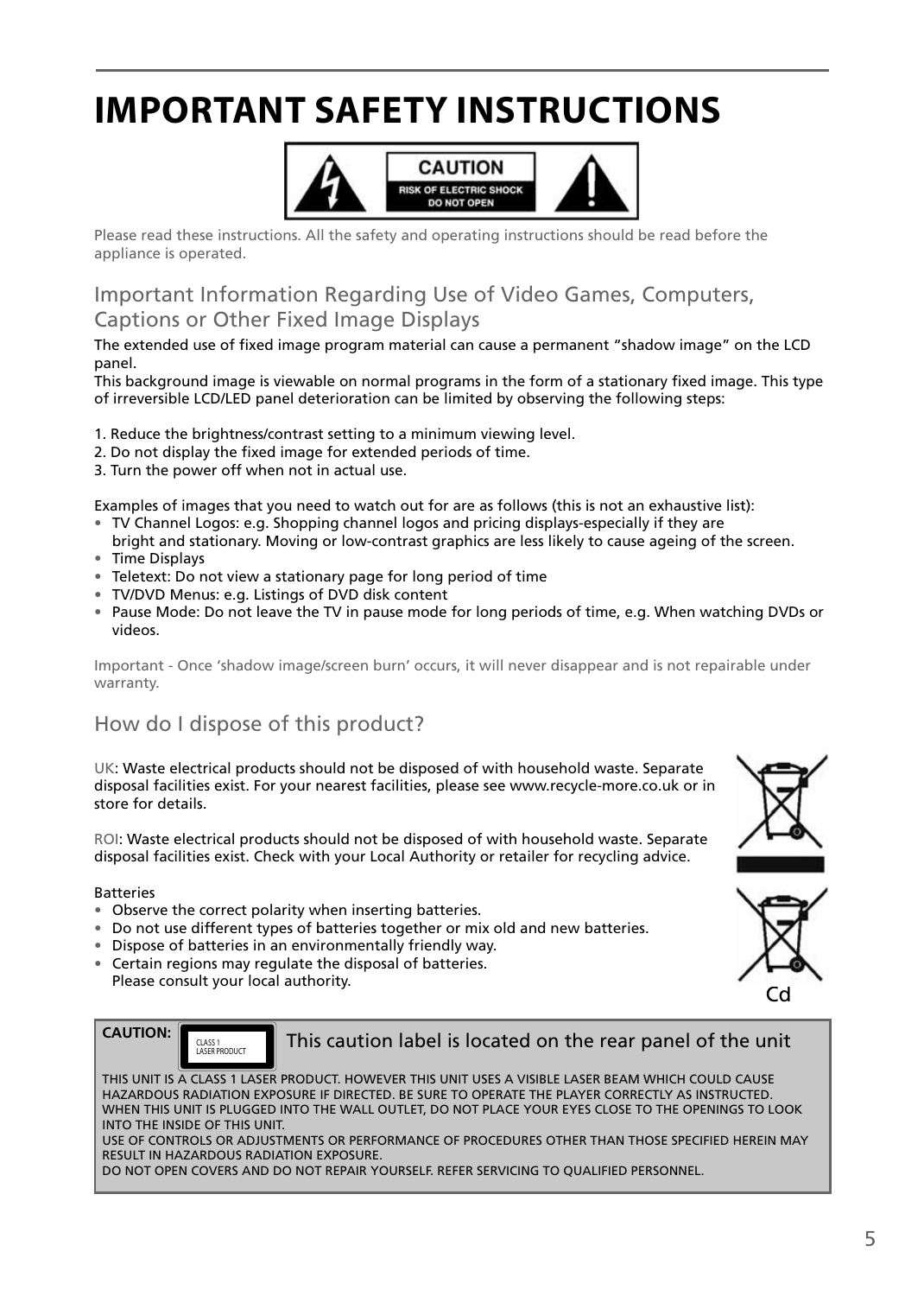# **CONTENTS**

| Operating the TV with a universal or Sky (BSKYB) remote control 27 |  |
|--------------------------------------------------------------------|--|

Digital Switchover . . . . . . . . . . . . . . . . . . . . . . . . . . . . . . . . . . . . . . . . . . . . . 30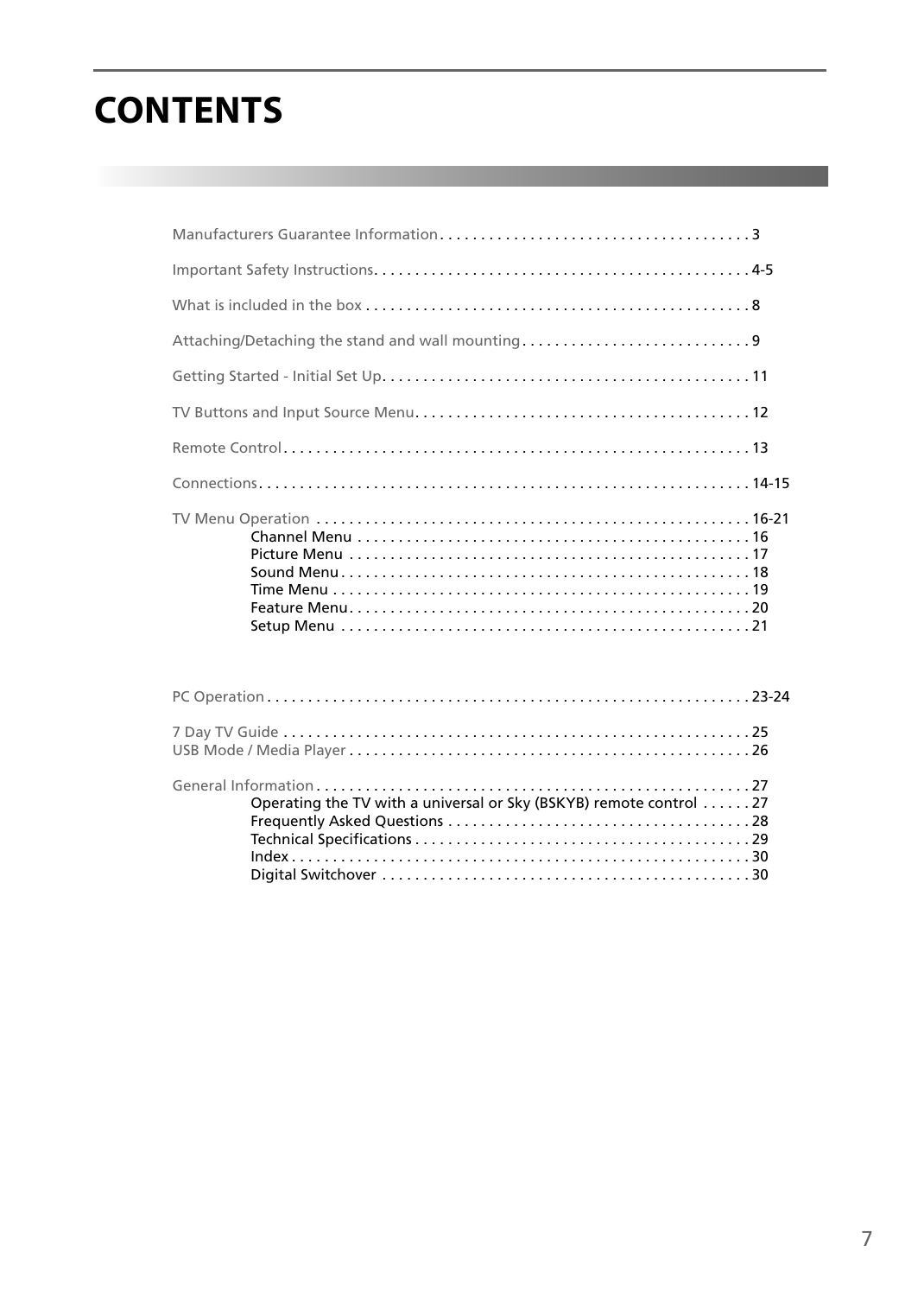### **WHAT IS INCLUDED IN THE BOX**

### Accessories

Included with this TV are the following accessories:

#### 1 x User Guide

User Guide

1 x Remote Control



2 x AAA Batteries



1 x Quick Start Guide

Quick Start Guide

1 x Stand



1 x RF Cable



1 x TV



Please save your packaging as you will need this in the event of warranty/service repair or support. We are unable to carry out warranty/service if you are unable to package it correctly. The safest way to package your item in the event of warranty/service repair is in it's original box/packaging.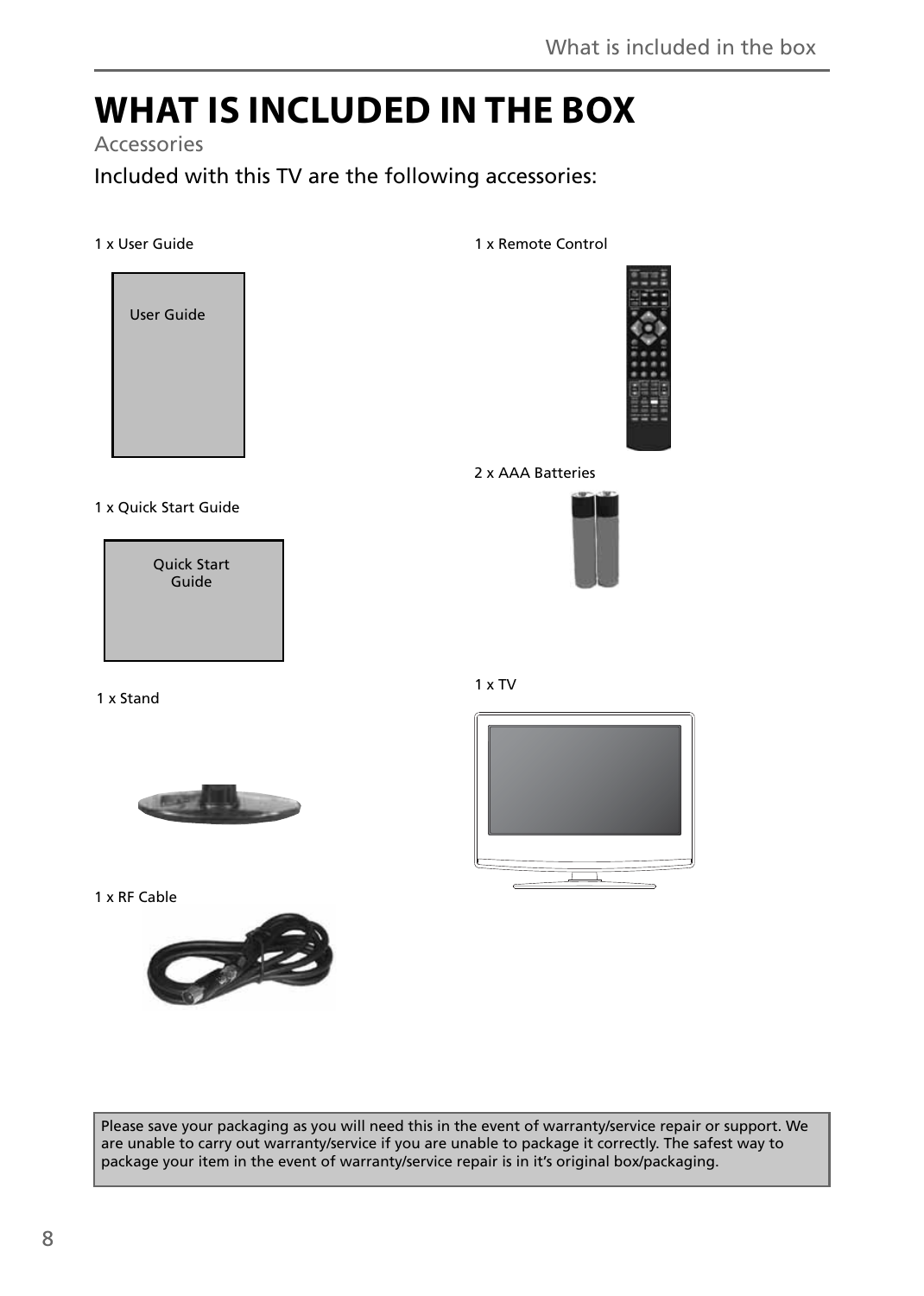# **ATTACHING/DETACHING THE STAND**

### Attaching the Stand



1) Insert the stand into the neck of the TV. 2) Secure the stand using the screws provided.



### Detaching the Stand

- 1) To remove the base, press close and rotate 45 degrees.
- 2) Remove the 4 screws highlighted



3) Remove the screw/s in the neck of the stand (where fitted)

IMPORTANT - Before drilling any holes in the wall ensure you are not drilling where there could be any electric wires, water or gas pipes. If in doubt please contact a qualified tradesman.

### Wall mounting the TV

This television requires a VESA 200 x 100 (26'') VESA 400 x 200 (32'') wall mount, or equivalent. 1) Remove the four screws highlighted below.

2) The wall mount can now be easily attached to the mounting holes on the rear of the TV. These holes are indicated in the picture below. TV

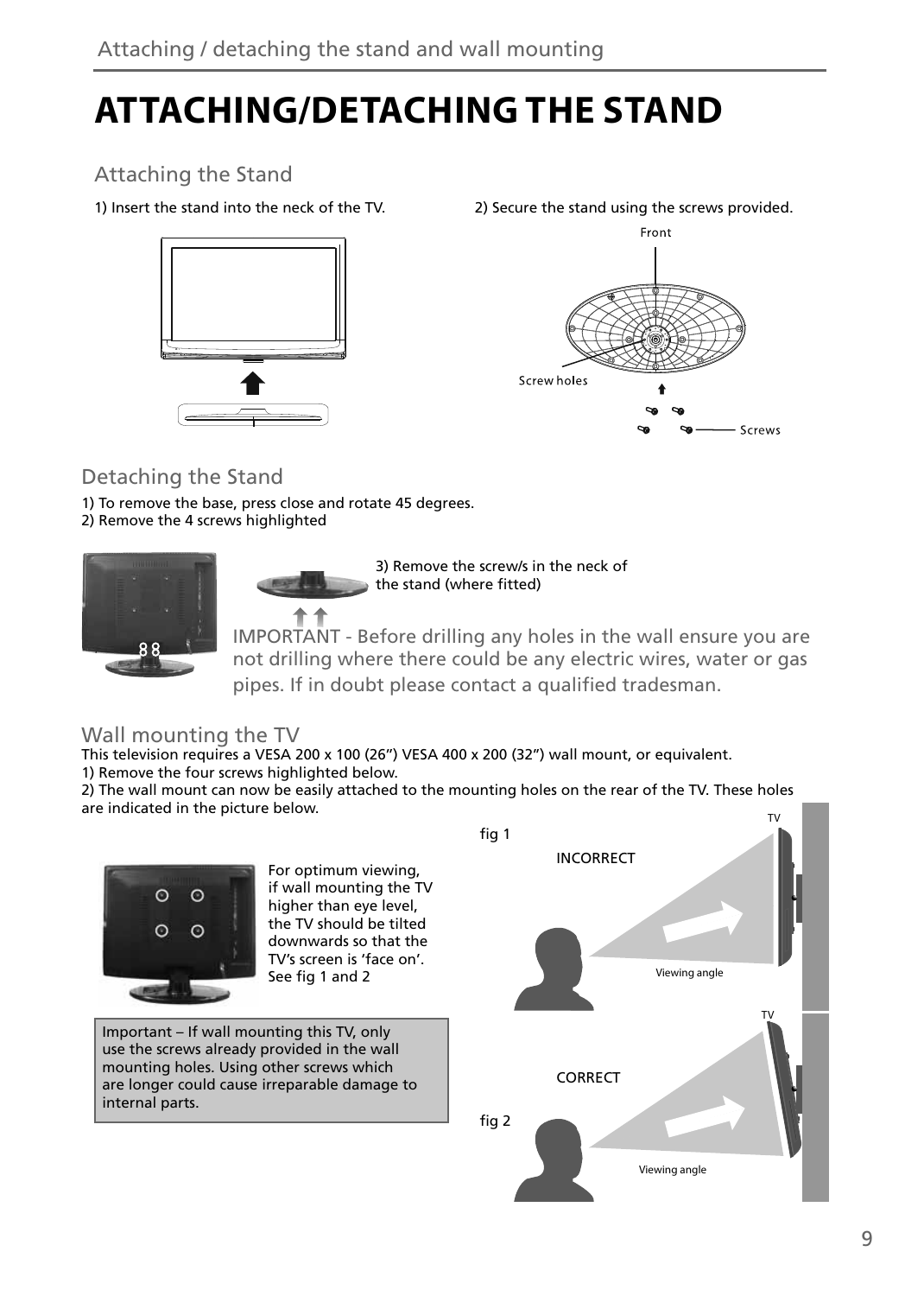### **GETTING STARTED - INITIAL SET UP**



note, 'Professional' mode is for optimum default picture settings, however, power consumption is approximately 15% higher than 'Ecohome' mode) Please refer to the user guide section 'Picture settings' in order to change the mode to one that maybe more suitable for your environment. There is also a shortcut button on the remote control called 'P-Mode' should you wish to change to

another mode.

11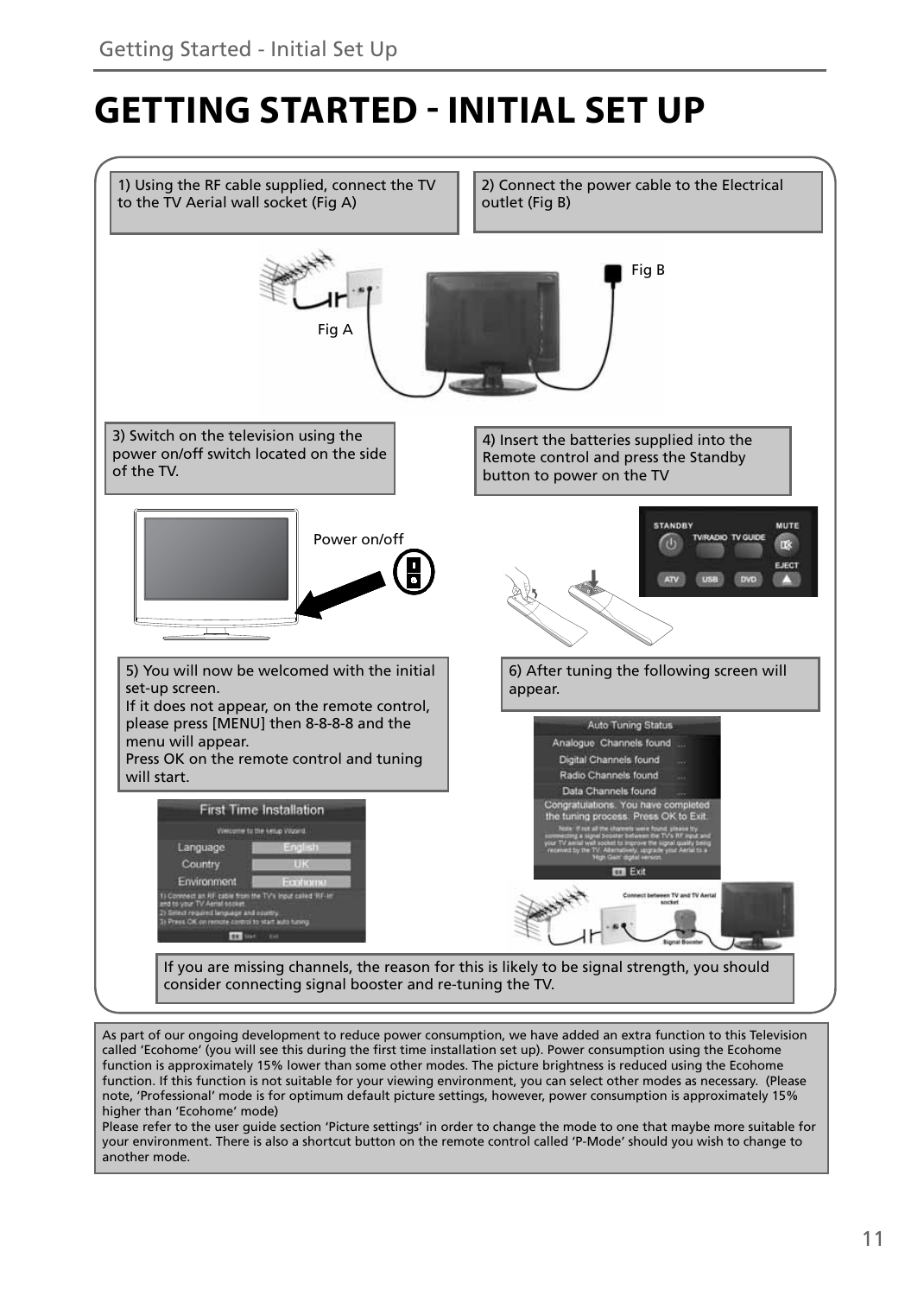5 6

7

### **TV BUTTONS & SOURCE MENU**



- Volume up and menu right 1
- Volume down and menu left 2
- **B** Programme/Channel up and menu up
- Programme/Channel down and menu down 4
- Displays Menu/OSD 5
- Displays the input source menu 6
- Standby Power On/Off 7
- Eject Disc 8
- Play/Pause Disc 9
- **10** Stop Disc

### Choosing Mode Input/Source

To switch between the different input/ connections.

A) Using the buttons on the remote control:

1) Press [SOURCE/ AV] - The source menu will appear 2) Press  $[V]$  or  $[\Lambda]$  to select the input you require. 3) Press [OK]

B) Using the buttons on the Television:

1) Press [SOURCE] 2) Scroll up / down using CH+/ CH- buttons to the input/source you require 3) Press Vol+ to change input/source to the one selected.

DVD source is only available on models with DVD Player

|                | <b>FREEVIEW</b>  |  |
|----------------|------------------|--|
|                | <b>ANALOGUE</b>  |  |
|                | <b>SCART</b>     |  |
|                | <b>COMPONENT</b> |  |
|                | <b>VGA/PC</b>    |  |
|                | HDMI1            |  |
|                | HDMI2            |  |
|                | HDMI3            |  |
|                | <b>VIDEO</b>     |  |
|                | <b>USB MEDIA</b> |  |
|                | <b>DVD</b>       |  |
| <b>AV Move</b> | <b>OX</b> Select |  |

**Input Source**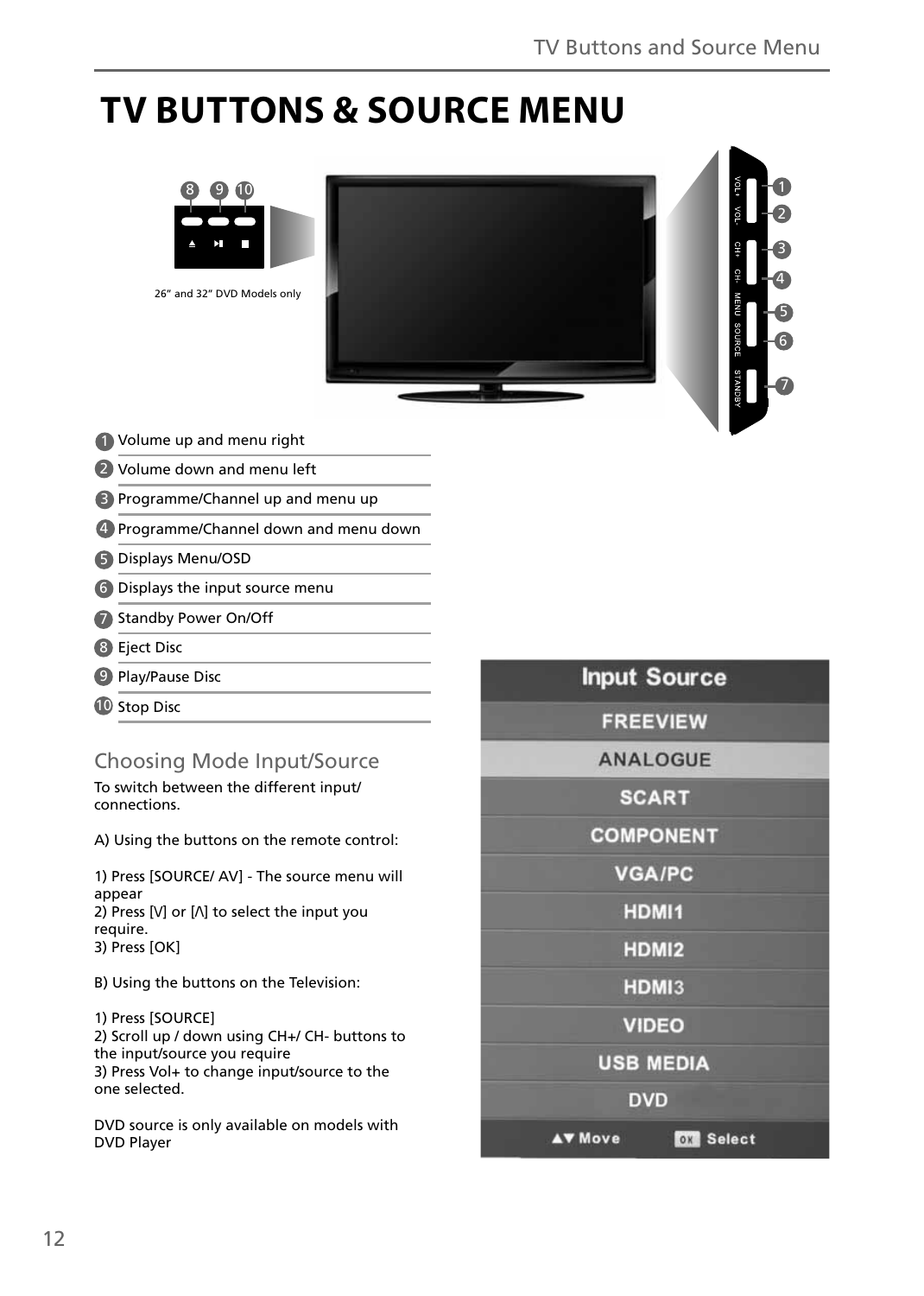### **REMOTE CONTROL**

STANDBY - Switch on TV when in standby or vice versa 1  $\frac{1}{2}$   $\frac{1}{3}$   $\frac{1}{4}$   $\frac{1}{5}$ MUTE - Mute the sound or vice versa TV/RADIO - Switch to Freeview and switch between TV and radio in Freeview mode TV GUIDE - Opens the 7 Day TV Guide (Freeview mode) ATV - Switch to analogue TV source USB - Switch to USB Source \*DVD - Switch to DVD source \*EJECT - Eject disc in DVD mode S.MODE - Scrolls through sound mode options P.MODE - Scrolls through picture mode options - M To restart the current chapter -  $\widetilde{\mathbf{m}}$  To advance forward to the next chanter - To stop the playback - To play in fast rewind mode  $\bigoplus$  To play in fast forward mode - MTo play/pause SOURCE/AV - To display the input/source menu 3 INFO - Press once for now/next channel information Press twice for programme information about current programme  $(A|\mathbf{v}|A|)$  OK) - Allows you to navigate the on-screen menus and adjust the system settings to your preference MENU - To display OSD menu EXIT - To exit all menus NUMBER BUTTONS - 0 – 9 to select a TV channel directly.  $\bigcirc$  - To return to the previous channel viewed FAV - To display favourites menu VOL ▲/▼ - To increase / decrease the sound level  $\bullet$ SUBTITLE - To switch the dialogue at the bottom of the screen (on/off) ASPECT - To switch the screen between the different picture formats AUDIO - To change the audio language (if available) SLEEP - Press repeatedly to cycle through the sleep options  $CH \triangle l$  To increase or decrease the channel being watched \*GOTO - DVD mode - To go to a specific chapter \*A-B Repeat - DVD mode - Press once to set point, press a second time to return to point \*ANGLE - DVD mode - Select different angle of DVD (if available) \*REPEAT - DVD mode - To repeat playback \*D.DIS - DVD mode - To display the current disc information 6 \*ZOOM - DVD mode - To zoom in \*\*SIZE - Teletext mode - To change the display size in Teletext mode DISPLAY - To switch off the screen when listening to radio \*DVD SETUP/TEXT - DVD mode - To display the DVD setup menu \*\*Teletext mode - To enter Teletext \*D.MENU/INDEX - DVD mode - To display the DVD disc menu \*\*Teletext mode - To display the index page \*TITLE/REVEAL - DVD mode - To display the DVD title menu \*\*Teletext mode - To reveal or hide the hidden words. HOLD - Teletext mode - Hold current page which is displayed

\*DVD functions only available on 26'' and 32'' DVD Models.

\*\* Teletext function is only available in analogue

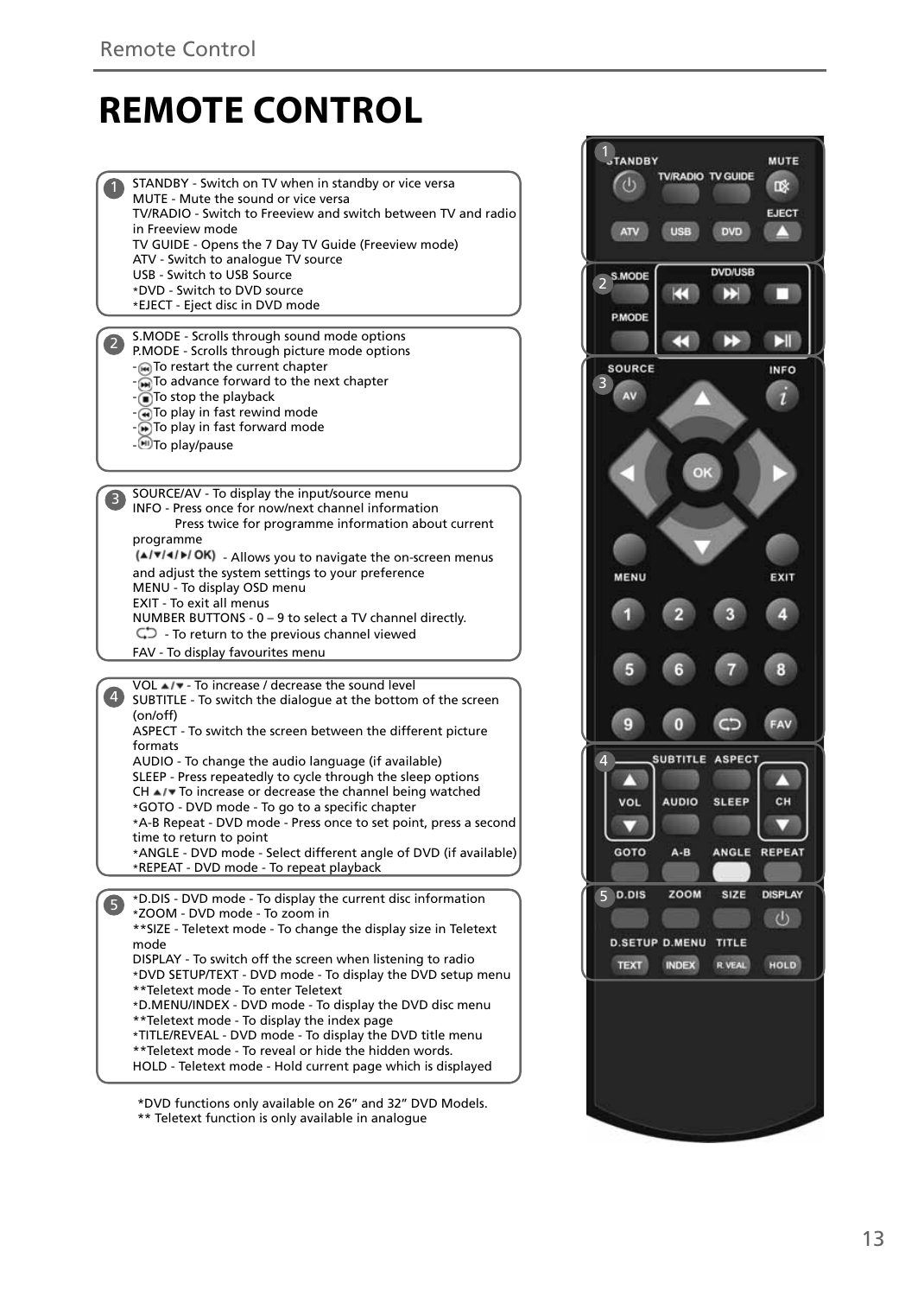

### Connecting a DVD Player/Recorder, Video Recorder or Cable/Satellite Box

TVs Input/Source should be set to SCART

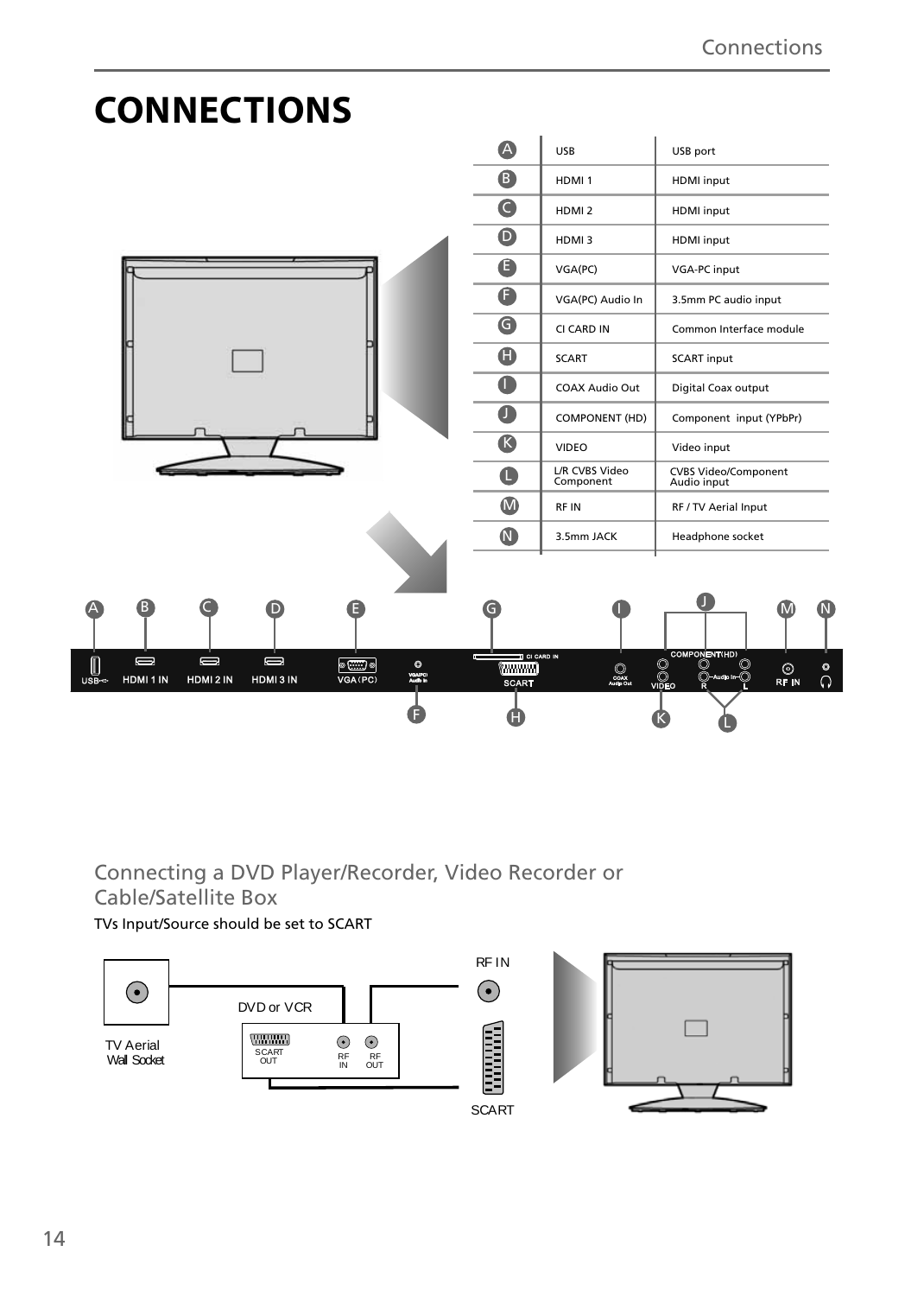# **CONNECTIONS**

### Connecting a Camcorder, Camera or Games Console

TVs Input / Source should be set to Video



### Connecting a High Definition (HD) Device

Option 1 - via HDMI to HDMI cable

A HDMI cable can output both video and audio and enables you to enjoy digital-quality video and audio with minimal loss of quality.

TVs Input/Source should be set to HDMI.



Option 2 - via Component cable

If you are supplied with a cable from the device which has RED, GREEN, BLUE, RED & WHITE connectors you must connect via Component (for picture) and by phono cable (for sound).

TVs Input / Source should be set to Component.

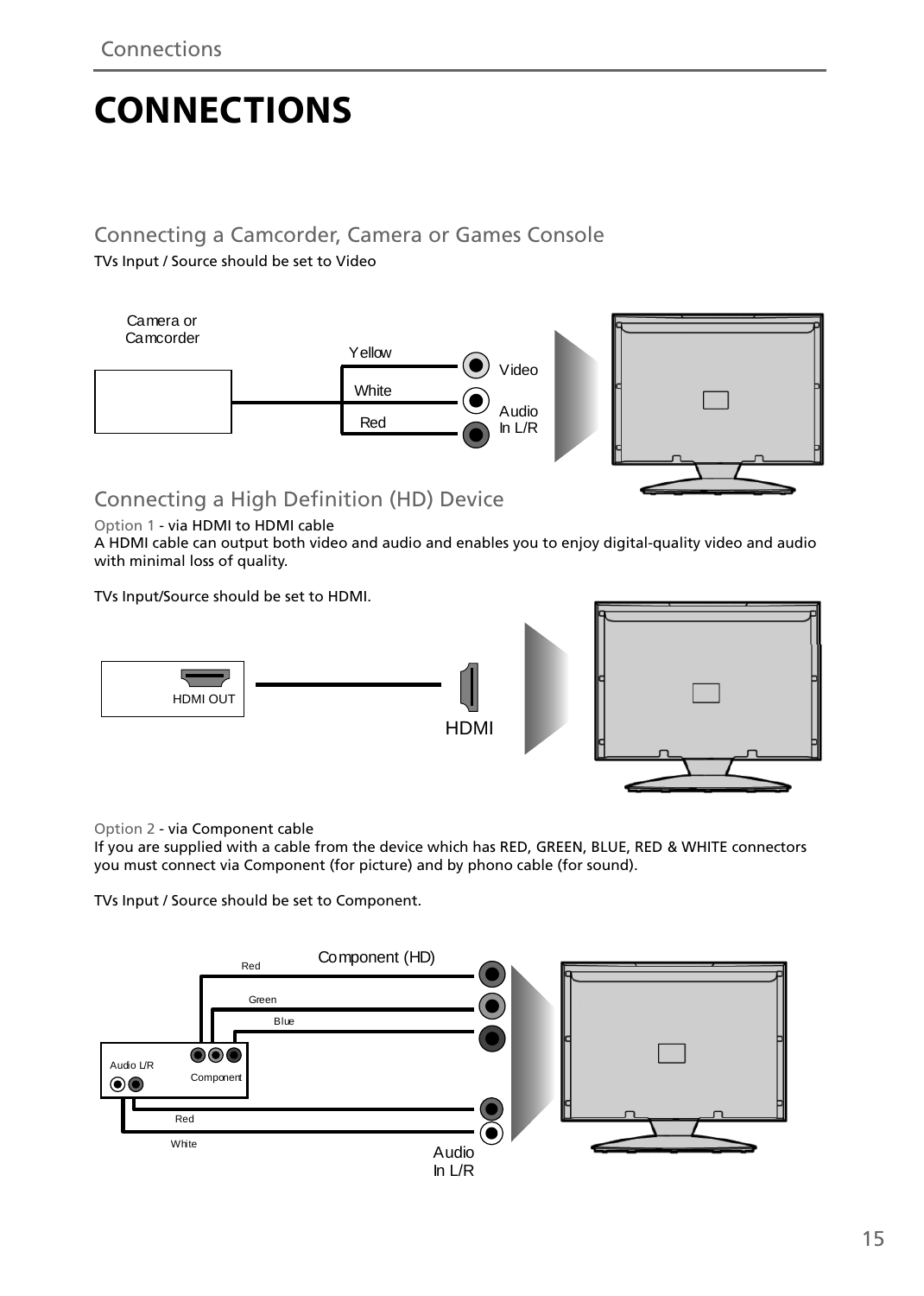# **CHANNEL MENU**



To access this menu, press [MENU] button on the remote control. To enter a menu press [OK]

If you wish to make changes to any of the default settings, use the scroll  $\blacktriangle\blacktriangledown\blacktriangleright\blacktriangleleft$  buttons. To confirm any settings press [OK] button.

To exit this menu at anytime, press [EXIT] button.

Auto Tuning - Allows you to retune the television for all digital channels, digital radio stations and analogue channels.

Freeview Manual Tuning- Allows you to manually tune your digital signal

Analogue Manual Tuning - Allows you to manually tune your analogue signal

Programme Edit - Allows you to delete, skip and add favourite channels.

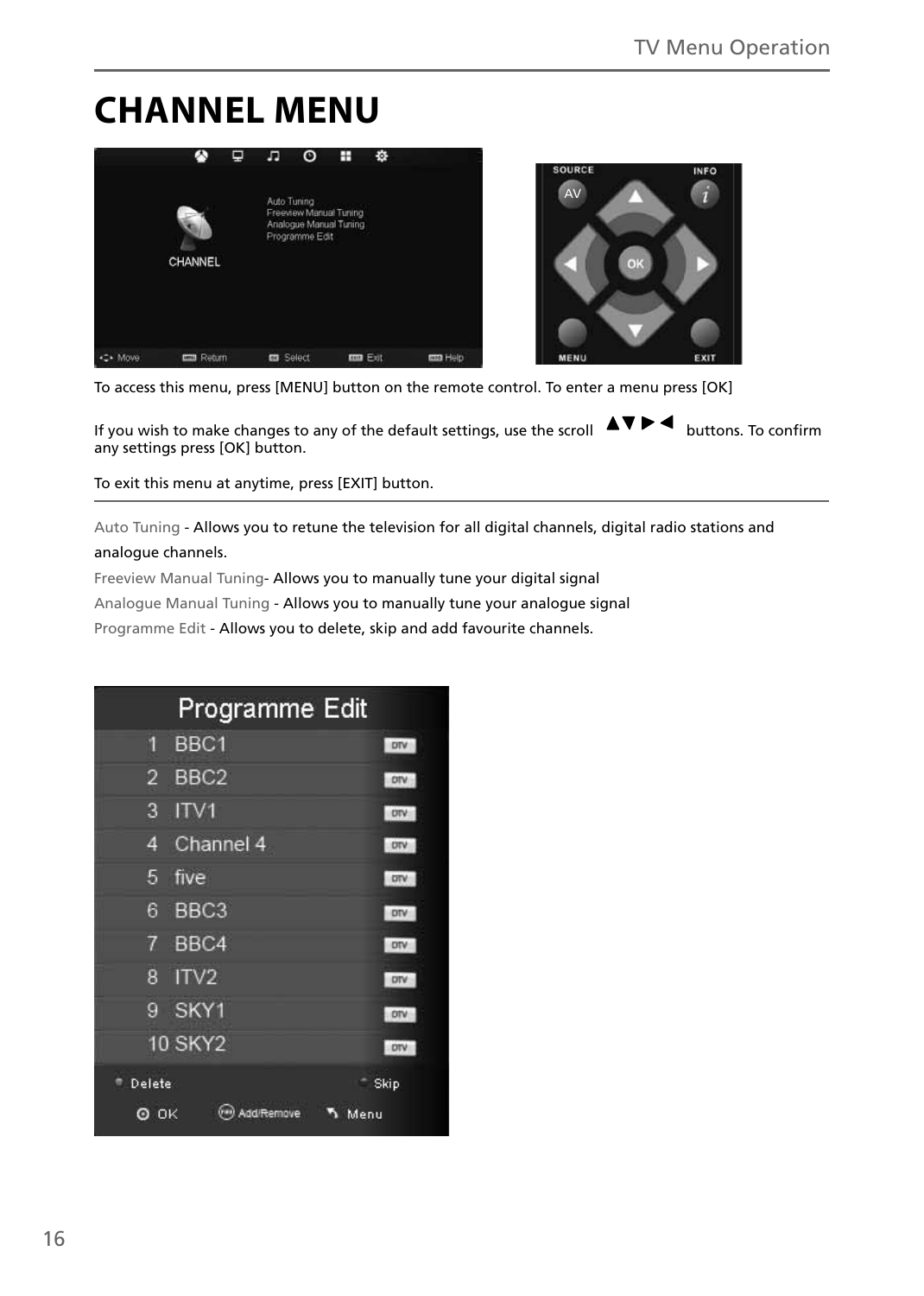# **PICTURE MENU**

|         | œ                | ▭ | л                                                            | O                                              | Ŧ | 弊                                                       |                 |                     |    |                                   |
|---------|------------------|---|--------------------------------------------------------------|------------------------------------------------|---|---------------------------------------------------------|-----------------|---------------------|----|-----------------------------------|
|         | <b>PICTURE</b>   |   | Contrast<br><b>Brightness</b><br>Colour<br>Tint<br>Sharpness | Picture Mode<br>Colour Temp<br>Noise Reduction |   | Standard<br>50<br>50<br>50<br>50<br>50<br>Normal<br>On. |                 | <b>SOURCE</b><br>AV | OK | <b>INFO</b><br>$\overline{\bf n}$ |
| <> Move | <b>CO</b> Return |   | <b>CO</b>                                                    | Select                                         |   | <b>mm</b> Exit                                          | <b>EXI</b> Help | MENU                |    | EXIT                              |

To access this menu, press [MENU] button on the remote control. To enter a menu press [OK]

If you wish to make changes to any of the default settings, use the scroll  $\Box \blacktriangledown \blacktriangleright \blacktriangleleft$  buttons. To confirm any settings press [OK] button.

To exit this menu at anytime, press [EXIT] button.

#### **Picture Mode** - Choose from the following presets

| Standard | Default settings                              |
|----------|-----------------------------------------------|
| Dynamic  | Recommended settings for fast moving pictures |
| Mild     | Set to be lighter in colour and less bright   |
| Personal | Lets you manually alter all the settings      |
| Ecohome  | 15% less power consumption                    |
|          |                                               |

Contrast - Changes the balance between black and white Brightness - Increase or decrease the brightness of the picture Colour - Increases the colour from black and white Tint - Lets you increase or decrease the level of tint within the picture Sharpness - Increase or decrease the sharpness of the picture

**Colour Temperature** - Choose from the following presets

| Normal | Default settings                  |
|--------|-----------------------------------|
| Warm   | Increases red within the picture  |
| Cool   | Increases blue within the picture |

**Noise Reduction** - Choose from the following presets

| Off            | Turns noise reduction off  |
|----------------|----------------------------|
| Low            | Minor system adjustment    |
| Middle         | Medium system adjustments  |
| High           | Maximum system adjustments |
| <b>Default</b> | Default settings           |
|                |                            |

Tip: If you do not press any buttons for 10 seconds, the menu will automatically exit. You can change the length of time before the menu exits automatically - see 'Menu Duration' section.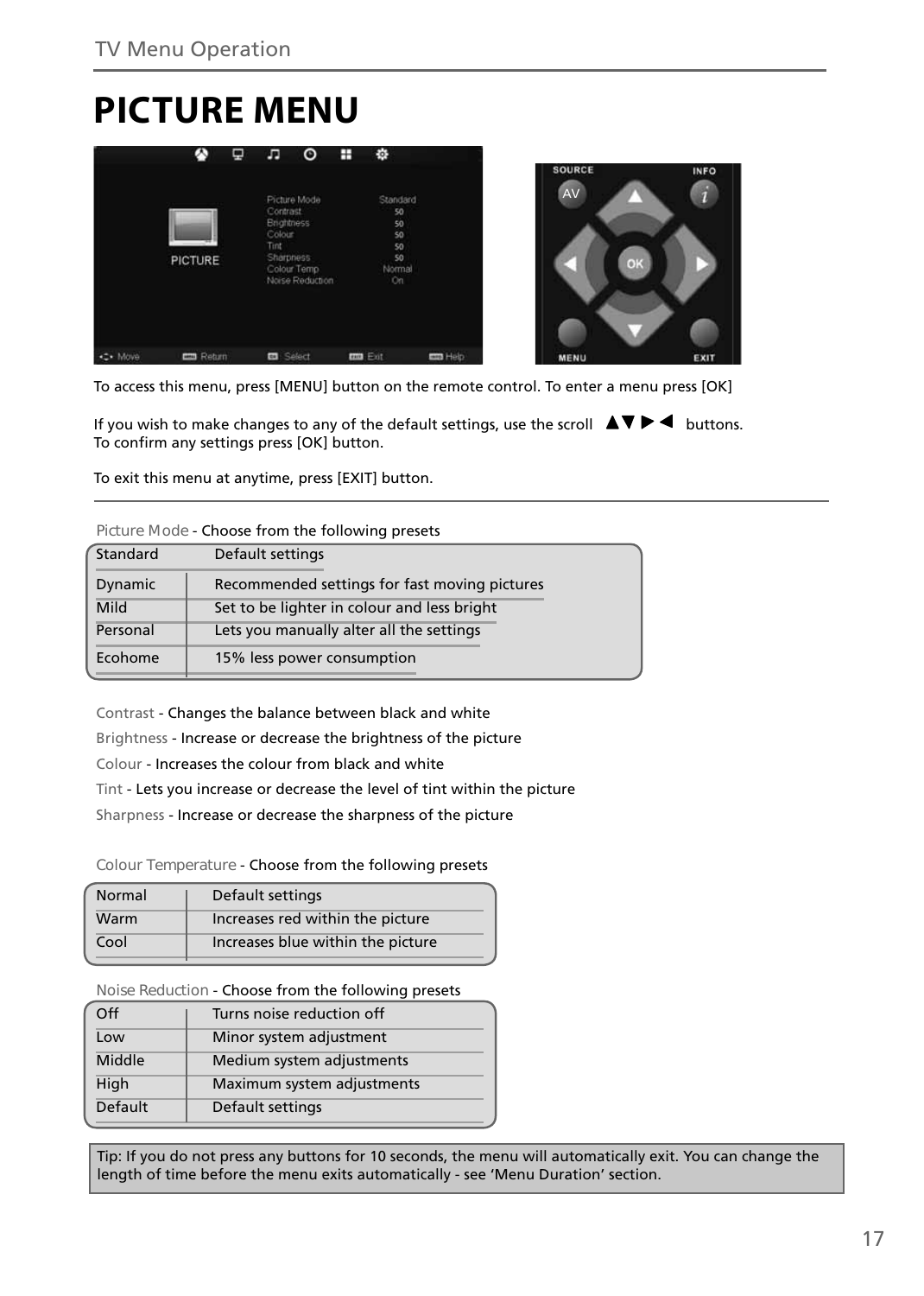# **SOUND MENU**

|         |                   | ₽ | h                                             | O                                                 | Ŧ | ۰                                              |                 | <b>SOURCE</b> |
|---------|-------------------|---|-----------------------------------------------|---------------------------------------------------|---|------------------------------------------------|-----------------|---------------|
|         | <b>SOUND</b>      |   | <b>Treble</b><br>Bass<br>Balance<br>AD Volume | Sound Mode<br>Auto Volume Level<br>Digital Output |   | Standard<br>50<br>50<br>50<br>On<br>Auto<br>50 |                 | AV            |
| -C Move | <b>EED</b> Return |   | <b>Ed</b> Select                              |                                                   |   | <b>Ema</b> Exit                                | <b>Bas</b> Help | MENU          |

To access this menu, press [MENU] button on the remote control. To enter a menu press [OK]

If you wish to make changes to any of the default settings, use the scroll  $\blacktriangle\blacktriangledown\blacktriangleright\blacktriangleleft$  buttons. To confirm any settings press [OK] button.

To exit this menu at anytime, press [EXIT] button.

#### **Sound Mode** - Choose from the following presets

| Standard     | Default settings                        |
|--------------|-----------------------------------------|
| <b>Music</b> | Emphasises music over voices            |
| Movie        | Provides live and full sound for movies |
| Personal     | Selects your personal sound settings    |
| Sports       | Emphasises sound for sports             |

Tip: Treble and bass levels can only be adjusted when the sound mode 'Personal' is selected.

Treble - To adjust the amount of high frequency within the sound

Bass - To adjust the amount of low frequency within the sound

Balance - To switch the sound between the left and right speakers

Auto Volume Level (AVL) - When 'on' is selected, the volume will stay at a constant level regardless of input/source

**Digital Output** - This is the digital COAX Audio output. Choose from the following options:

| Off        | Off                                                                                                                                                          |
|------------|--------------------------------------------------------------------------------------------------------------------------------------------------------------|
| Auto       | Selects the best settings automatically                                                                                                                      |
| <b>PCM</b> | Select this option if you are connecting to a Stereo Hi-fi via coax cable (Pulse-code<br>modulation (PCM) is a digital representation of an analogue signal) |

AD Volume - Increase or decrease the overall volume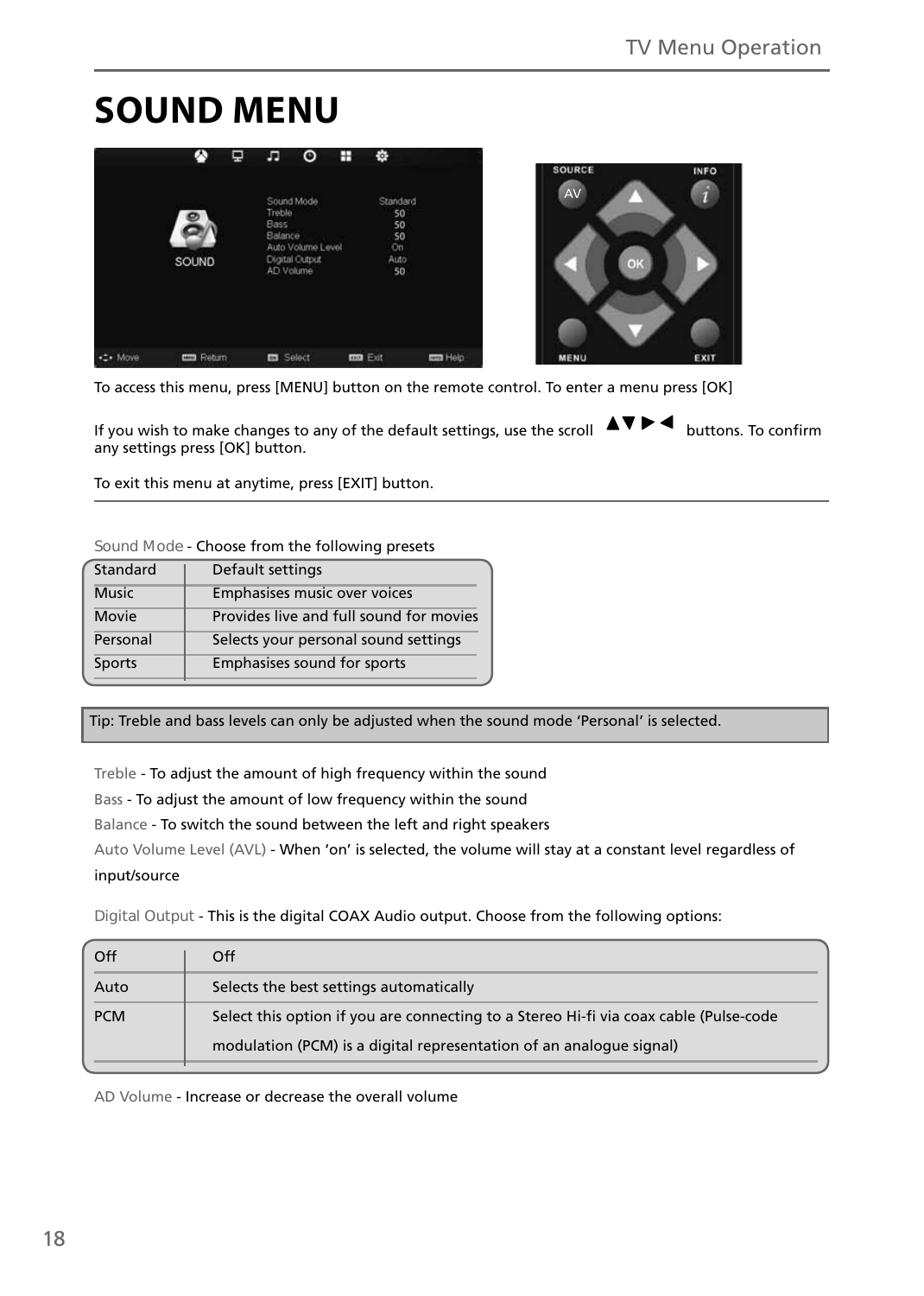# **TIME MENU**



To access this menu, press [MENU] button on the remote control. To enter a menu press [OK]

If you wish to make changes to any of the default settings, use the scroll  $\blacktriangle V \blacktriangleright \blacktriangleleft$  buttons. To confirm any settings press [OK] button.

To exit this menu at anytime, press [EXIT] button.

Clock - Set the date and time

Off Time - Allows you to set a specific time for your TV to turn off

On Time - Allows you to set a specific time for your TV to turn on, the channel it will then display, the

source it will be on and also the volume. This function can then be toggled to repeat every day or a certain day.

Time Zone - Change your current time zone

Sleep Timer - Lets you set the sleep timer so the television automatically switches off after a set amount of time. Off -> 10min -> 20min -> 30min -> 60min -> 90min -> 120min -> 180min -> 240min

Auto standby - Switches the TV to standby when not receiving a signal. Toggle the Function on and off.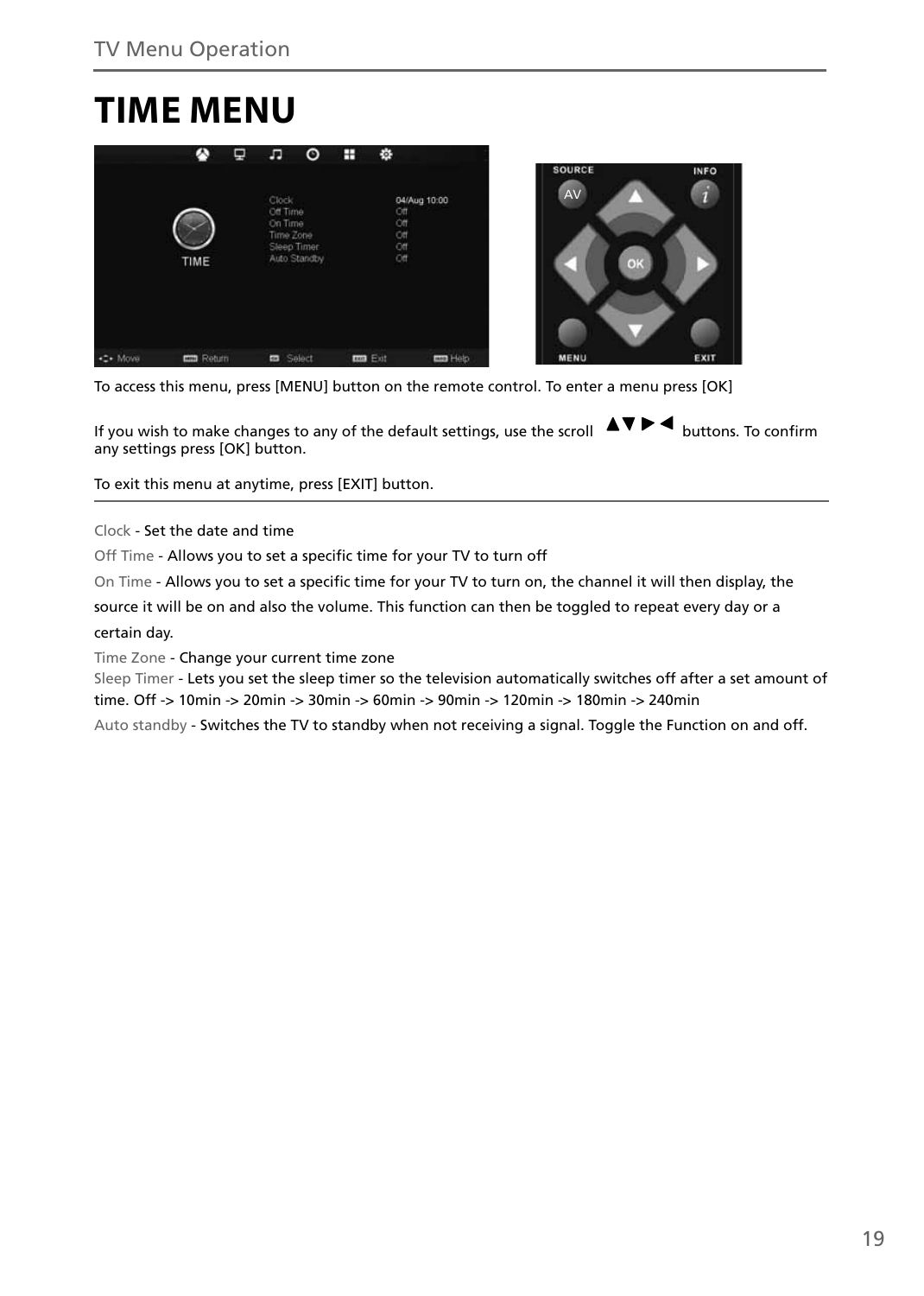### **FEATURE MENU**



To access this menu, press [MENU] button on the remote control. To enter a menu press [OK]

If you wish to make changes to any of the default settings, use the scroll  $\blacktriangle V \blacktriangleright \blacktriangleleft$  buttons. To confirm any settings press [OK] button.

To exit this menu at anytime, press [EXIT] button.

Schedule List - Lists your programme reminders

CI Information - Pay per view services require a "smartcard" to be inserted into the TV.

If you subscribe to a pay per view service the provider will issue you with a 'CAM' and a "smartcard". The CAM can then be inserted into the COMMON INTERFACE PORT (CI Card In).

System Lock - Allows you to lock or unlock the menu. You will be asked to enter a 4 digit password use

the  $\blacktriangleleft$  button to quit the password input. Use the  $\blacktriangleright$  button to clear. Default password is 0000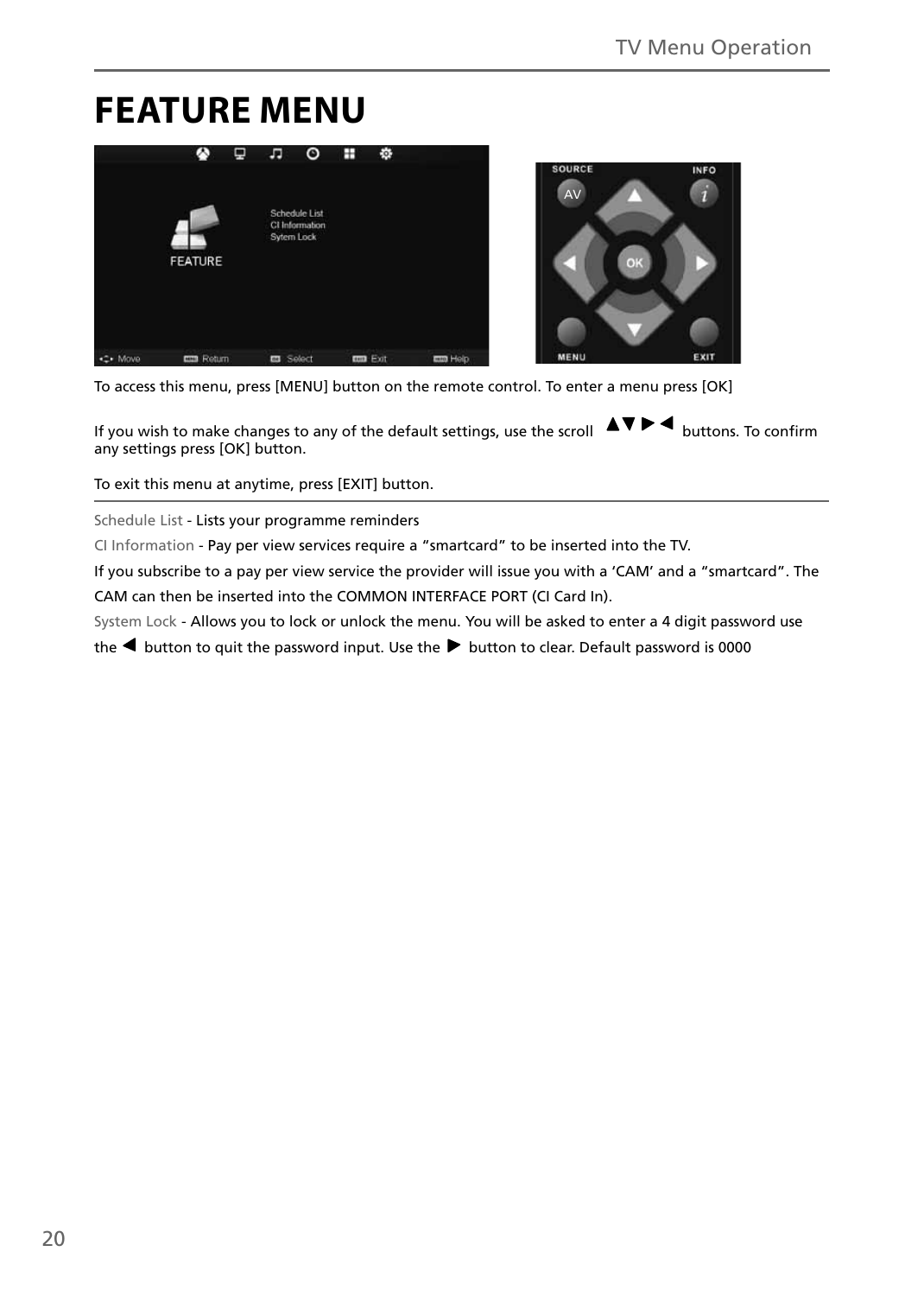# **SETUP MENU**



To access this menu, press [MENU] button on the remote control. To enter a menu press [OK]

If you wish to make changes to any of the default settings, use the scroll  $\Box \Box \Box$  buttons. To confirm any settings press [OK] button.

To exit this menu at anytime, press [EXIT] button.

Menu language - Allows you to change the language of the menu



Blue Screen - Changes the background when there is no input between clear and a blue background (Only available on some sources)

Menu Duration - Lets you adjust the amount of time the On Screen Menu stays on the screen before disappearing

Reset to default

Reset Menu System - This resets the menus to factory settings. Reset TV Channels - This clears all the TV channels from the television.

Software Update (USB) - From time to time we may release new firmware to improve the operation of the television (available to download). This menu lets you install the new software/firmware onto the television. Further details of how to do this will be issued with the firmware. Contact the helpline or refer to the 'product support' section of the website.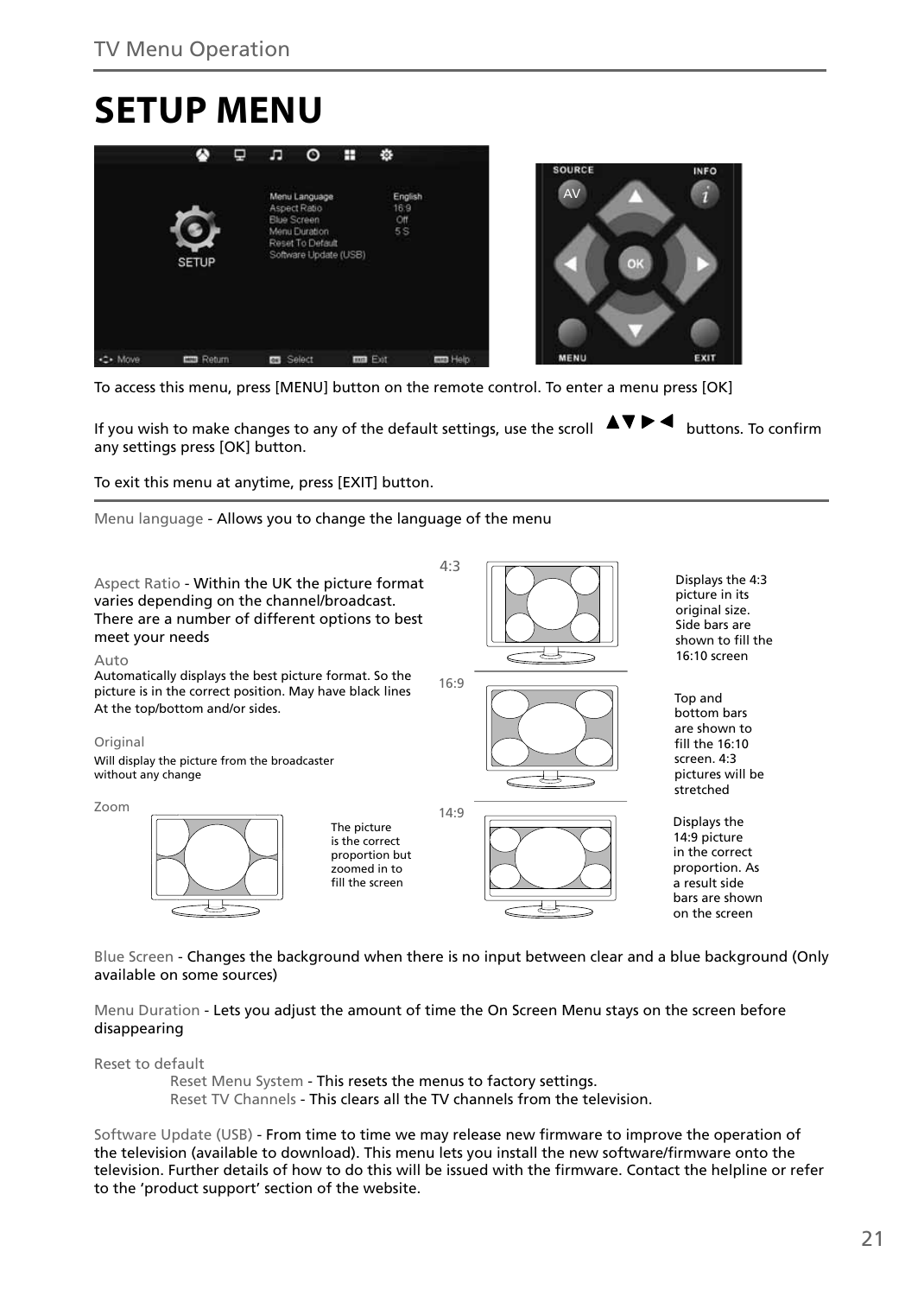23

**VISTA Screen** 

**Cities** 

**XP Screen** 

or 'flickering', select 50 hertz or 70 hertz.

8) Now switch off your computer and connect the television (as shown)

9) Switch on the TV, select the input/source to VGA/PC and re-start your PC.

#### Connecting a Laptop

In addition to the above if you are connecting a laptop to the television you will also need to activate the VGA connection on the laptop. This can vary based on the brand of laptop you have, on many brands/ models, it is as per below.

1) Connect the laptop to the television

2) On the Laptop push buttons The screen will now switch to the television.

# **USING THE TELEVISION AS A COMPUTER MONITOR**

IMPORTANT – Before connecting the computer to the television you must ensure the computer settings are correct for the television. You MUST do this using your old monitor.

How to set up for Windows XP & Windows Vista (connecting via VGA cable to the TV)

1) Switch on your computer

Arrange (considiv

Refresh

医圆  $\overline{2}$ 

2) When finished booting up right click your mouse anywhere on the screen

See By

Refrect Raile Paine **Rache Marchine** Save As Scheme... **Unde Copy**  $\alpha + 2$ Godes Orlins **Granbini Present** Display Mode Graphics Ontic Personalize **XP Screen** VISTA Screen 4) Left click your mouse on Setting/Display Settings.

Ensure the screen resolution is set to what is shown in the technical specifications section toward the rear of this user guide. To correct the resolution to that of the television move the slider.

**XP Screen VISTA Screen** 6) Left click on the drop down for Screen refresh rate and select 60 Hertz, if you experience picture noise

7) Click on Apply, then click Yes and the settings will be saved.

PC OR LAPTOR



VOA

### 3) Left click your mouse on Properties/Personalise



5) Left click your mouse on Advance/Advanced

Settings and left click on Monitor



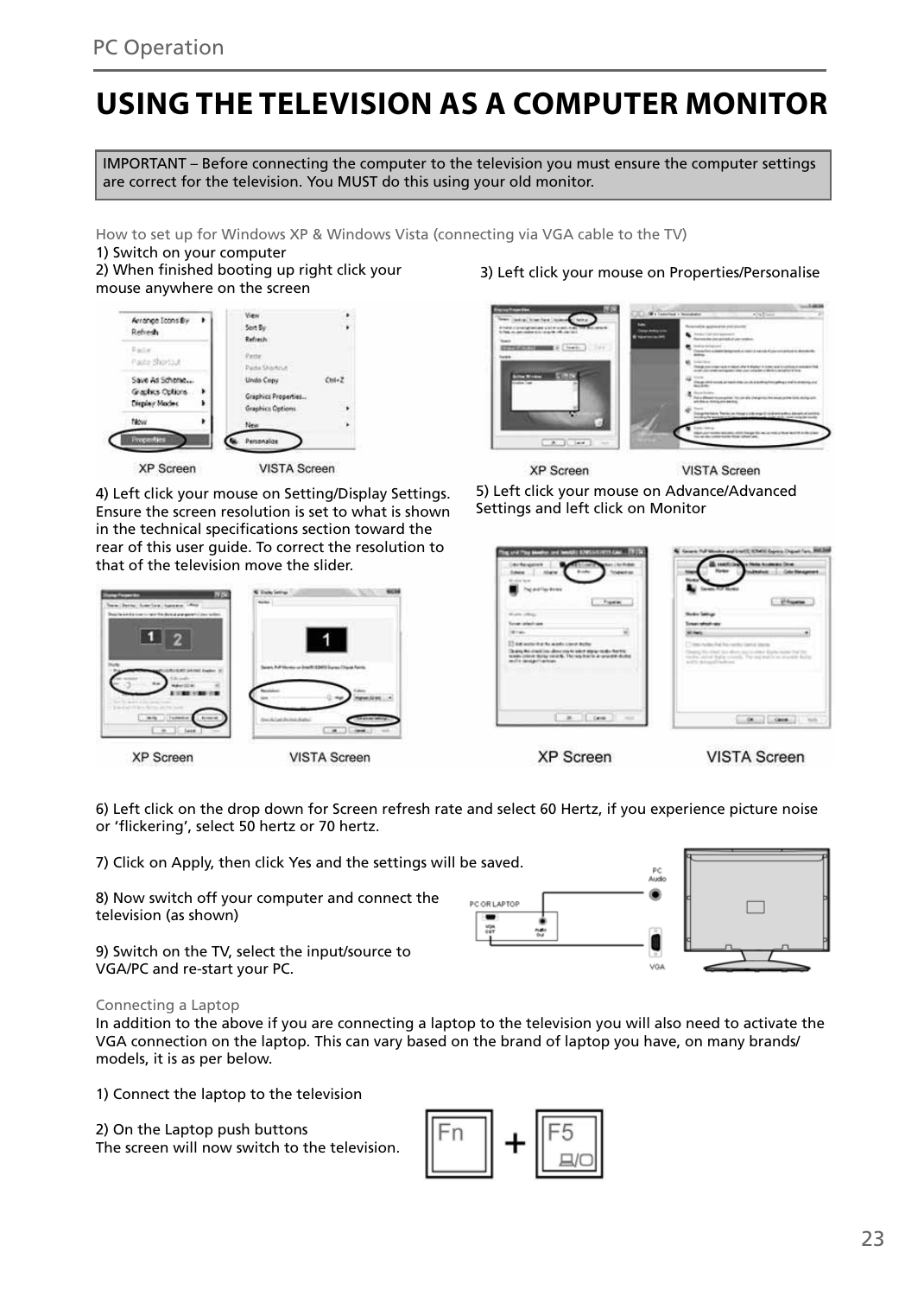### **PC SETTINGS**





To access this menu, press [MENU] button on the remote control. To enter a menu press [OK]

If you wish to make changes to any of the default settings, use the scroll  $\blacktriangle\blacktriangledown\blacktriangleright\blacktriangleleft$  buttons. To confirm any settings press [OK] button.

To exit this menu at anytime, press [EXIT] button.

Auto Adjust - Lets you automatically configure the television to be used as a computer monitor

- H Offset Changes the horizontal position of the picture
- V Offset Changes the vertical position of the picture
- Size increase picture size

Phase - To adjust delay time of phase in order to reduce the noise of picture

Position Reset - Changes back to the original settings

Tip: If the computer is left in-active for a period of time, the television will switch into a 'sleep' state (the screen will power off to save power). To switch back on press the standby button.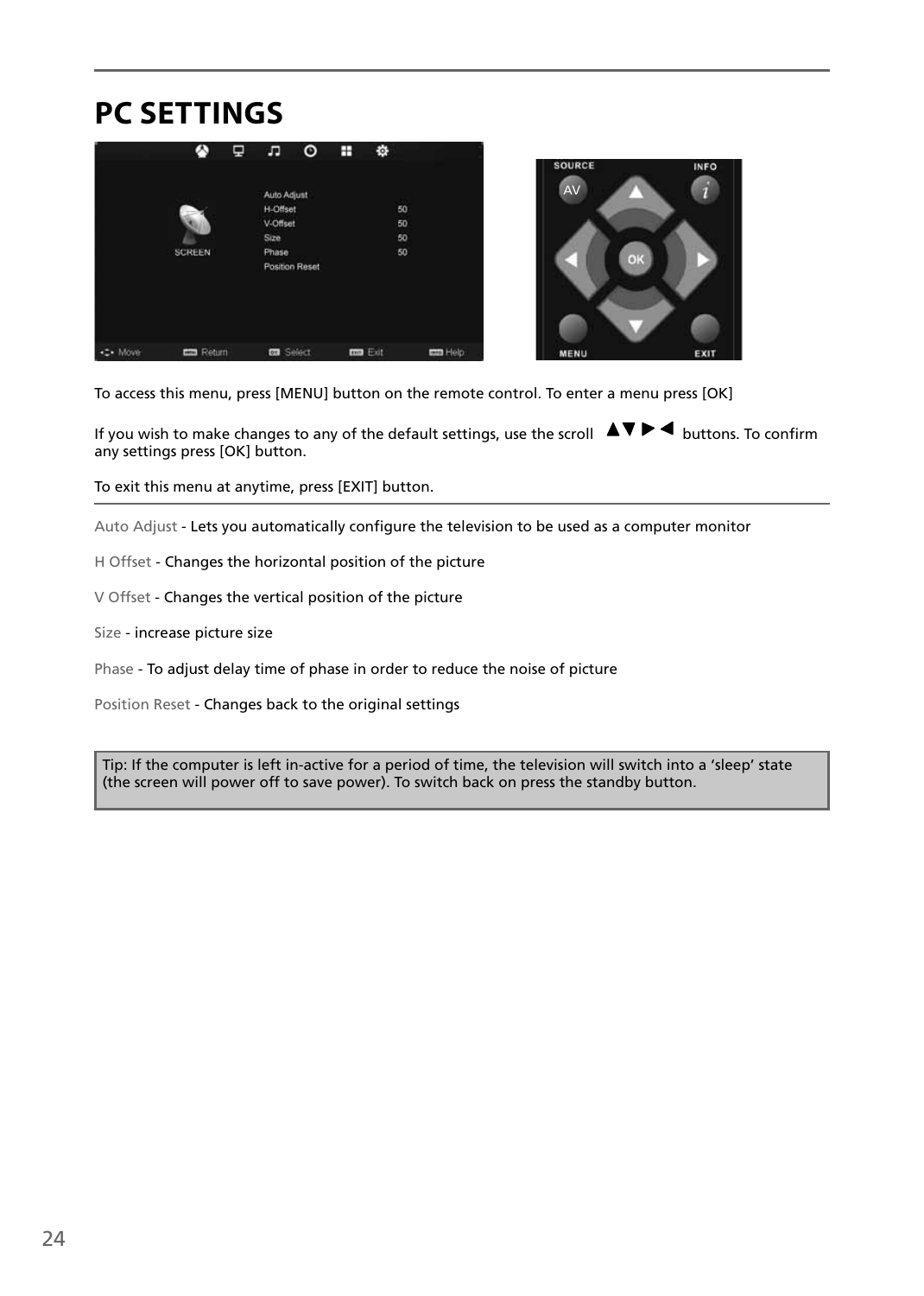# **7 DAY TV GUIDE**

TV Guide is available in Digital TV mode. It provides information about forthcoming programmes (where supported by the freeview channel). You can view the start and end time of all programmes and on all channels for the next 7 days and set reminders.

1) Press [TV GUIDE]. The following 7 Day TV Guide will appear.

| 7 Day TV GUIDE                                                                                                                                                                                                                                                                                                                                 |                   |                       |                                 |  |  |  |  |  |  |  |
|------------------------------------------------------------------------------------------------------------------------------------------------------------------------------------------------------------------------------------------------------------------------------------------------------------------------------------------------|-------------------|-----------------------|---------------------------------|--|--|--|--|--|--|--|
| 10 Years Younger: The Challenge<br>Season <sub>2</sub><br>Support worker Janice Cassidy's lifestyle of long working hours and a penchant for tanning<br>has taken its toll, while the stress of bringing up two daughters and heavy smoking has<br>affected interior designer Shere Morady. Surgeon Jan Stanek and the team set out to provide |                   |                       |                                 |  |  |  |  |  |  |  |
|                                                                                                                                                                                                                                                                                                                                                | 04 Aug 2010 10:42 |                       |                                 |  |  |  |  |  |  |  |
| BBC1                                                                                                                                                                                                                                                                                                                                           | 05:00-06:00       |                       | 10 Years Younger: The Challenge |  |  |  |  |  |  |  |
| BBC <sub>2</sub>                                                                                                                                                                                                                                                                                                                               | 06:00-06:30       | The Simpsons          |                                 |  |  |  |  |  |  |  |
| $ $ ITV1                                                                                                                                                                                                                                                                                                                                       | 06:30-07:00       | <b>Hollyoaks</b>      |                                 |  |  |  |  |  |  |  |
| Channel 4                                                                                                                                                                                                                                                                                                                                      | 07:00-08:00       | <b>Channel 4 News</b> |                                 |  |  |  |  |  |  |  |
| l five                                                                                                                                                                                                                                                                                                                                         | 08:00-09:00       |                       | How to Look Good Naked          |  |  |  |  |  |  |  |
| BBC3                                                                                                                                                                                                                                                                                                                                           | 09:00-10:00       |                       | Newlyweds: The One Year Itch    |  |  |  |  |  |  |  |
| BBC4                                                                                                                                                                                                                                                                                                                                           | 10:00-11:15       | <b>Big Brother</b>    |                                 |  |  |  |  |  |  |  |
| ITV <sub>2</sub>                                                                                                                                                                                                                                                                                                                               | 11:15-11:45       | The Big Bang Theory   |                                 |  |  |  |  |  |  |  |
|                                                                                                                                                                                                                                                                                                                                                | <b>Remind</b>     | Prev Dav<br>Move View | Next Day<br><b>O</b> Display    |  |  |  |  |  |  |  |

2) Navigate through the menu using  $\blacktriangle \blacktriangledown \blacktriangleright \blacktriangleleft$ 

You can now: Set a reminder by pressing GREEN View a previous day by pressing YELLOW View the next day by pressing BLUE

3) Press [EXIT] to exit the 7 day TV Guide.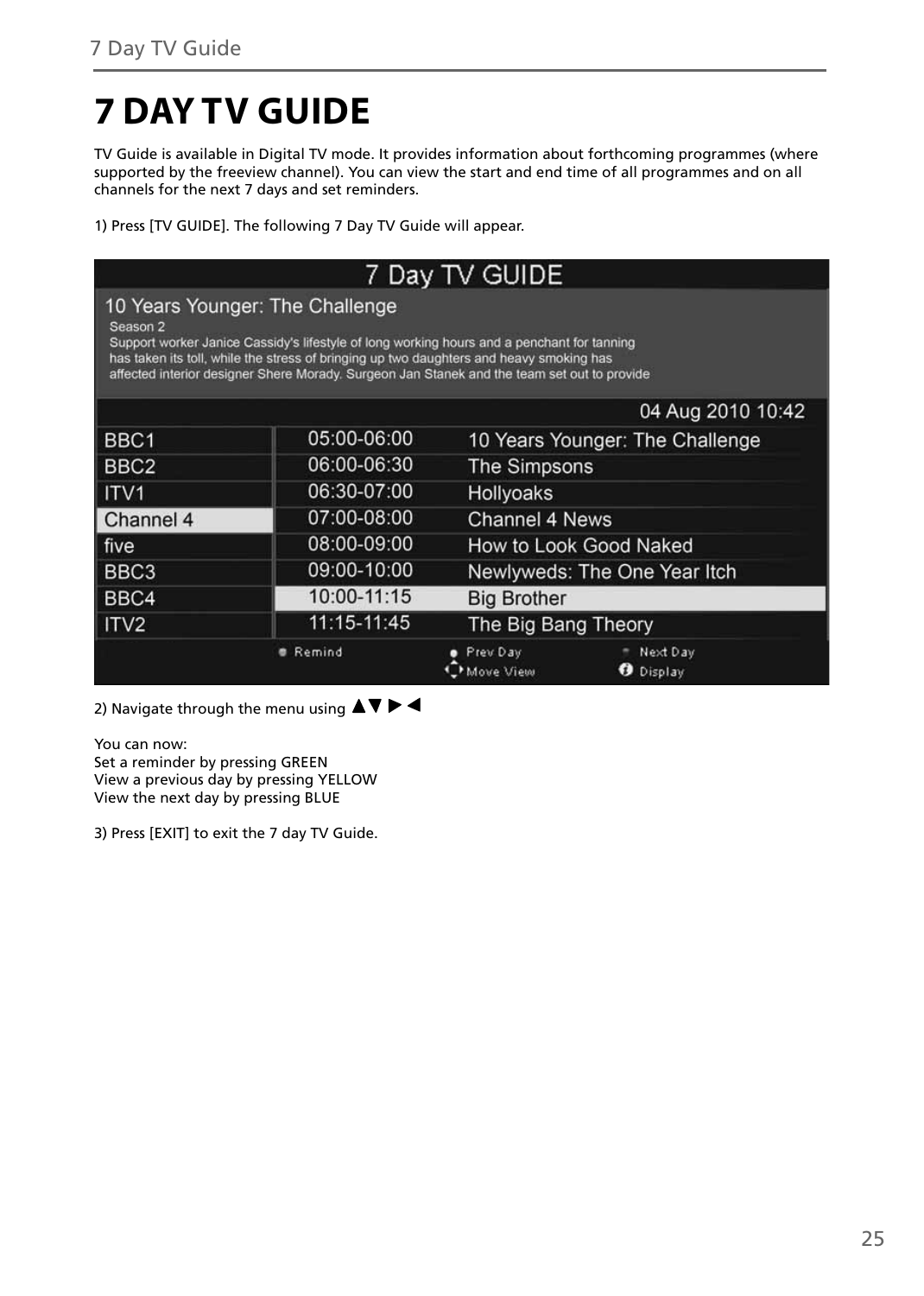# **USB MODE / MEDIA PLAYER**

USB mode offers playback of various different types of content that you have saved on your USB Memory Stick.

On switching to USB source the above menu screen will appear. The content will be divided into Photo, Music, Movie and Text based on file type.



1) You can navigate through the menus using the scroll  $\blacktriangle \blacktriangledown \blacktriangleright \blacktriangleleft$  buttons. To confirm the item you wish to play/view press [OK] button.



2) Select the drive you require. (If your drive only has 1 partition you will only see 1 item).



3) You can now access the item. Press OK to view. 4) While viewing you control the item using





or by pressing ( i ) and using  $\triangle \blacktriangledown \blacktriangleright \blacktriangleleft$  and (OK)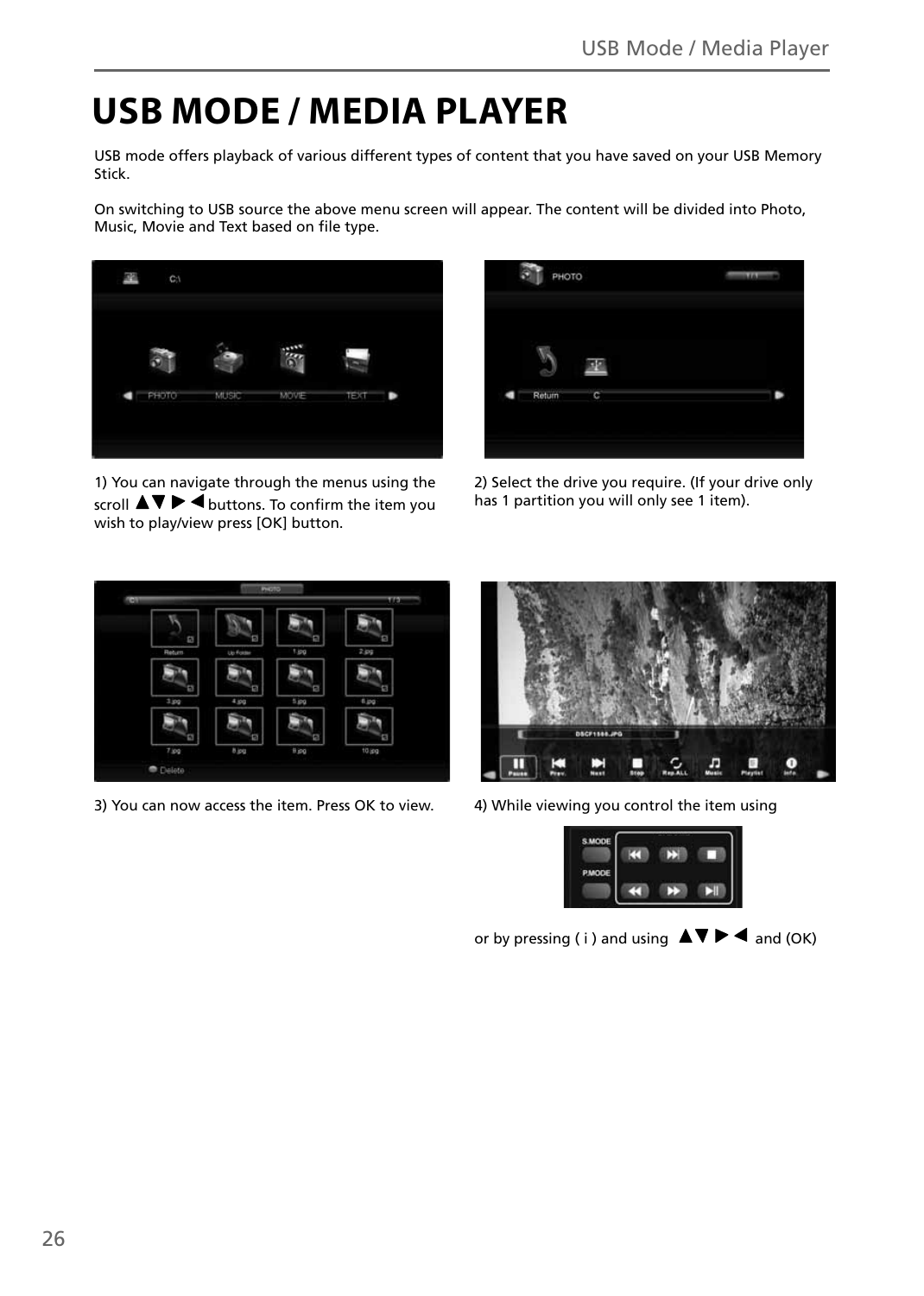# **OPERATING THE TV WITH A UNIVERSAL OR SKY (BSKYB) REMOTE CONTROL**

#### **Using a Universal Remote Control.**

You may wish to use a Universal Remote control to operate your Television. In order to do so, you will need to enter the 'code' below into your universal remote control, to do this, please follow the instructions included with the Universal remote control. Please note that if your remote control does not accept the code, this is because the software/firmware installed on the remote control is too old. Please contact the manufacturer of the Universal Remote control for assistance.

#### **Universal Remote Code - 2106 (TV functions) 2302 (DVD Functions - where included on the TV)**

#### **Using a Sky / Sky+ / Sky HD Remote Control**

If you wish to use your Sky remote control to operate the your Television, you need to programme a 4 digit code into your Sky, Sky+ or Sky HD remote control.

Please note that the code below will only be accepted if the Sky remote control is a Revision 9 (launched Autumn 2010) or later.

To find out which version of Sky remote you have, remove the battery cover, you should see a sticker showing the 'Rev' number.

If your Sky remote is Rev 8 or earlier, you will need to purchase a new Sky Remote control in order to operate the TV's functions. At the point of manufacture of this TV, the latest Revision 9 remote controls are only available to purchase directly from Sky, alternatively, you can purchase our versions from the helpline / website.



The very latest versions of remote controls to operate your Sky / Sky+ / Sky HD in addition to operating the functions of the Television can be purchased from the helpline or website.

www.skymediauk.co.uk

Our versions (from One for All) are slightly smaller than the regular Sky remotes and operate your Sky box the same way your current Sky remote does, in addition, our versions operate the functions of your television as they include the very latest software/firmware.

Please note that as we have to install the necessary software / firmware onto the remote control prior to shipping, you must provide us with your TV model number in order that we can do this.

If your Sky remote control is a Revision 9 or later, please follow the instructions below.

1) Switch on the TV set

- 2) Press the 'TV' button on the Sky Remote
- 3) Hold down the 'select' and 'red' buttons for 2-3 seconds until the LED blinks twice
- 4) Press the 'TV' button on the Sky Remote again
- 5) Enter the 4 digit code (see below)
- 6) The LED should blink twice, if not recheck the 4 digit code used and go back to step 1
- 7) Press the 'standby' button on the Sky Remote (The TV should go to standby)
- 8) Press 'select' to store this setting

**Sky / Sky+ / Sky HD Remote code - 2134 (Revision 9 or later only)**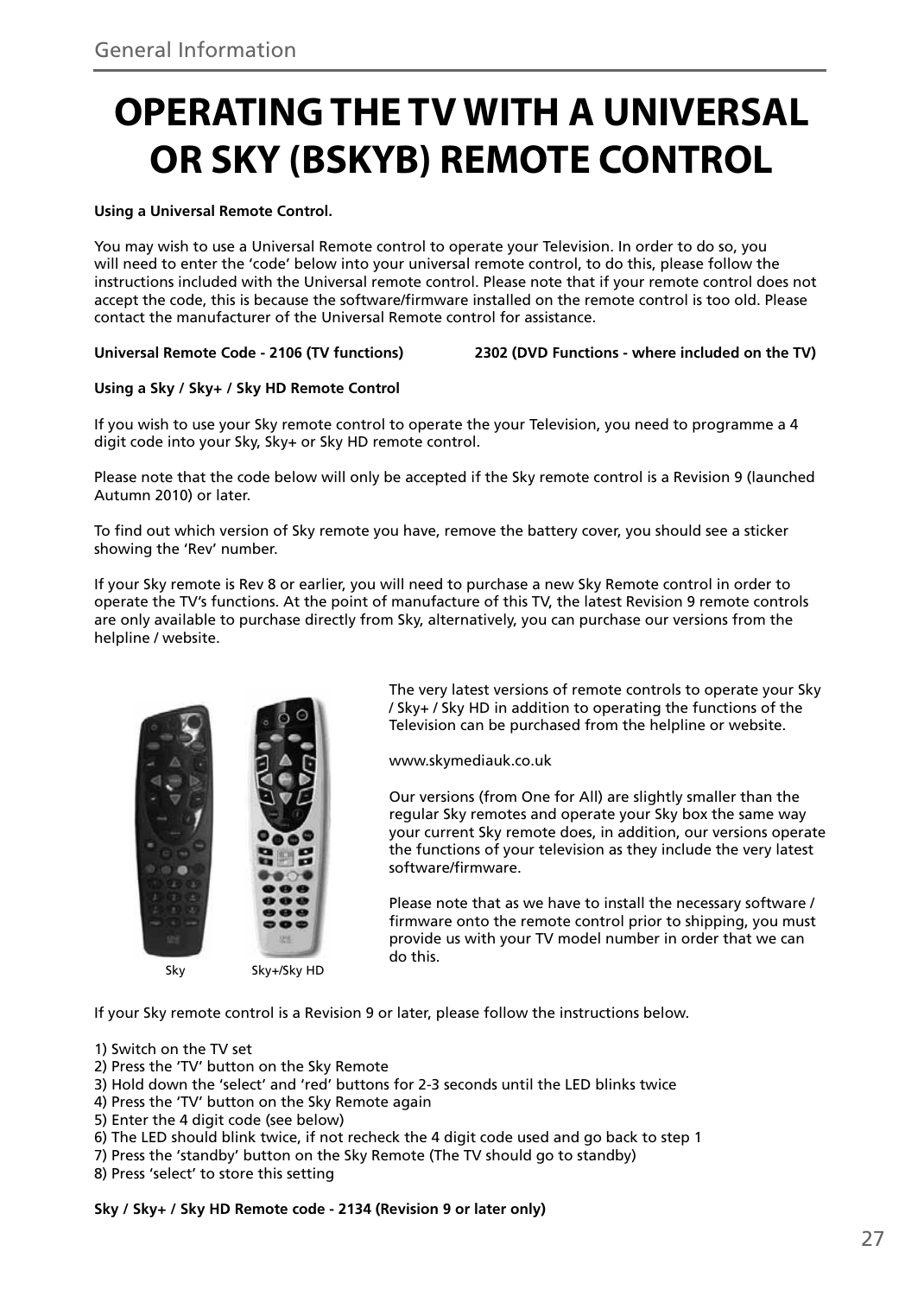# **FREQUENTLY ASKED QUESTIONS**

| General                    | I would like to have louder<br>sound by connecting<br>additional speakers                                                               | Subject to the TV model and connections, it is possible to connect the TV to an<br>external amplifier or surround sound (subject to connections/inputs on the device) as<br>follows:-<br>1) Connect a COAX cable* from the TV's COAX output to your amplifier/surround<br>systems COAX input<br>2) Connect a 3.5mm jack to L/R phono cable* from the TV's headphone socket (where<br>fitted) to your amplifier/surround sound L/R input. Please note sound to the TV's<br>speakers will be disabled.<br>3) On selected models, it maybe possible to connect a SCART input/output* switch with<br>an additional L/R Phono cable* to the TV's SCART socket and to the L/R Phono Input of<br>your amplifier/surround sound. Please note due to copyright laws it is not possible to<br>output video/sound from the TV on certain sources, i.e. HDMi, DVD etc.<br>*cables and switches mentioned are available to purchase separately from your<br>retailer. |
|----------------------------|-----------------------------------------------------------------------------------------------------------------------------------------|----------------------------------------------------------------------------------------------------------------------------------------------------------------------------------------------------------------------------------------------------------------------------------------------------------------------------------------------------------------------------------------------------------------------------------------------------------------------------------------------------------------------------------------------------------------------------------------------------------------------------------------------------------------------------------------------------------------------------------------------------------------------------------------------------------------------------------------------------------------------------------------------------------------------------------------------------------|
| General                    | Why are some options in<br>the menu unavailable and<br>greyed out                                                                       | Some options are only available in certain sources, i.e. HDMI, PC/VGA. They are<br>unavailable in the other sources where they have no affect.                                                                                                                                                                                                                                                                                                                                                                                                                                                                                                                                                                                                                                                                                                                                                                                                           |
| TV                         | I have tuned in Digital TV<br>but I am not receiving any<br>or all of the channels and/<br>or the channels I receive are<br>breaking up | 1) Check you are in an area that can receive Freeview. Visit www.freeview.co.uk<br>2) Check you are using an aerial that is able to receive a good digital signal. In most<br>cases, you will need an outdoor digital hi-gain/wideband aerial. In areas that have<br>excellent Freeview coverage, you may be able to use a loft type aerial but it is highly<br>likely that you will also need to connect a booster between the back of the TV and<br>the TV aerial wall socket. Unfortunately, to receive a good enough digital signal, it is<br>not possible to use a portable/indoor type aerial. This may change once the analogue<br>signal is switched off in 2012 and the Digital signal strength is increased.                                                                                                                                                                                                                                   |
| TV                         | I have re-tuned my television<br>but when I switch it off it is<br>not storing the channels                                             | Complete a first time installation, please refer to the set-up menu section of the<br>manual of how to do this                                                                                                                                                                                                                                                                                                                                                                                                                                                                                                                                                                                                                                                                                                                                                                                                                                           |
| <b>DVD</b>                 | I have inserted a disc but it is<br>not playing                                                                                         | 1) Ensure you have inserted put the disc in facing the correct way forward<br>2) Ensure the disc is clean and is not scratched<br>3) Some copied discs will not play.<br>4) Check the DVD is a region 2 disc - to change the region of the DVD player, refer to<br>section 'Changing Regions' on the website.                                                                                                                                                                                                                                                                                                                                                                                                                                                                                                                                                                                                                                            |
| <b>VCR/DVD</b><br>Recorder | I have connected the TV to<br>my VCR or DVD Recorder via<br>SCART but it is not recording                                               | In addition to connecting via SCART, you should connect the aerial cable from the<br>wall socket to your VCR/DVD Recorder and another aerial cable from the VCR/DVD<br>Recorder to the TV                                                                                                                                                                                                                                                                                                                                                                                                                                                                                                                                                                                                                                                                                                                                                                |
| <b>Game Consoles</b>       | I have connected my PS3 to<br>the TV via HDMI, but I am<br>not receiving any pictures or<br>sound on my TV                              | 1) Ensure the TVs source is on HDMI<br>2) Check your settings on your PS3 are as per the PS3 instruction manual                                                                                                                                                                                                                                                                                                                                                                                                                                                                                                                                                                                                                                                                                                                                                                                                                                          |
| <b>Game Consoles</b>       | I have connected my<br>Xbox 360 to the TV via<br>Component Cables (Red.<br>Green & Blue) but I am not<br>receiving any sound            | Component cables only provide HD Pictures. For the sound you will need to connect<br>the Red & White audio cables on the Xbox to the Red & White phono inputs on the<br>rear of the TV. Please refer to the 'Connections' pages.                                                                                                                                                                                                                                                                                                                                                                                                                                                                                                                                                                                                                                                                                                                         |
| USB Mode                   | I have inserted a USB<br>Memory Key, but the TV<br>does not recognise it                                                                | Ensure the USB Memory Key is formatted to type FAT32.                                                                                                                                                                                                                                                                                                                                                                                                                                                                                                                                                                                                                                                                                                                                                                                                                                                                                                    |
| USB Mode                   | Using a USB portable hard<br>drive                                                                                                      | If you wish to use a portable hard drive larger than 32GB, please note that it must<br>be formatted to the FAT32 file system in order to operate on this TV. Windows XP/<br>Vista computers are only capable of formatting up to 32GB, therefore, you will need a<br>software programme/utility to format larger hard drives. Please refer to the web site<br>for more information.                                                                                                                                                                                                                                                                                                                                                                                                                                                                                                                                                                      |
| System Lock                | I have changed the password<br>on the television and now<br>forgotten it                                                                | There is a master password of 4711, to gain access to the TV menu and reset the<br>normal password                                                                                                                                                                                                                                                                                                                                                                                                                                                                                                                                                                                                                                                                                                                                                                                                                                                       |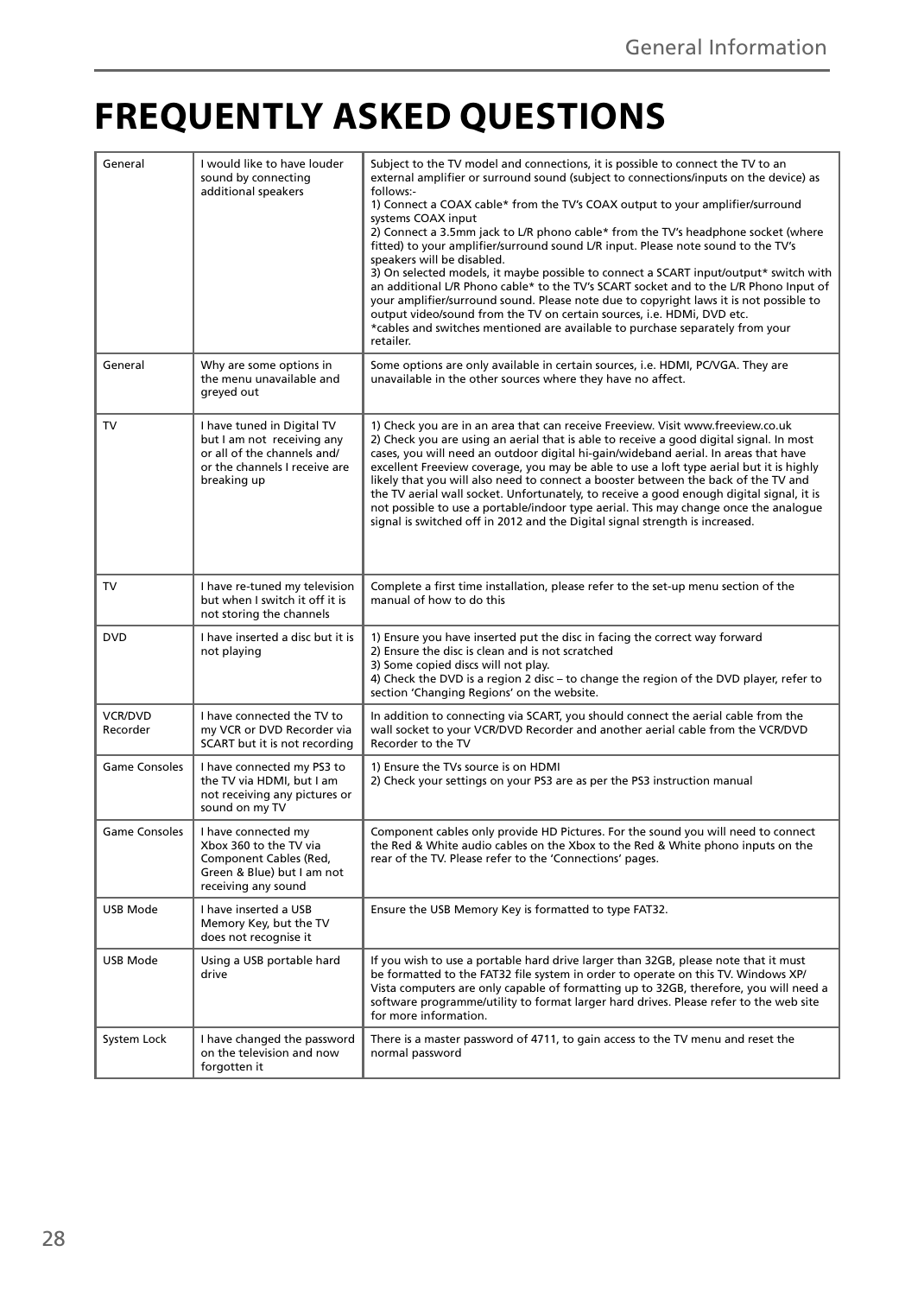# **TECHNICAL SPECIFICATION**

| Model                              | 26-56D                                                                                              | $32 - 56$                                                                      | 32-56D                                                  | 32-56L                                                  |  |  |
|------------------------------------|-----------------------------------------------------------------------------------------------------|--------------------------------------------------------------------------------|---------------------------------------------------------|---------------------------------------------------------|--|--|
| Screen size (diagonal)             | 26" / 66cm                                                                                          | 32" / 81cm                                                                     | 32" / 81cm                                              | 32" / 81cm                                              |  |  |
|                                    |                                                                                                     |                                                                                |                                                         |                                                         |  |  |
| Resolution                         |                                                                                                     |                                                                                | 1366 x 768                                              |                                                         |  |  |
| Contrast Ratio                     |                                                                                                     | 4000:1                                                                         |                                                         | 1200:1                                                  |  |  |
| Brightness cd/m2                   |                                                                                                     |                                                                                | 450                                                     |                                                         |  |  |
| PC RGB                             |                                                                                                     |                                                                                | Yes                                                     |                                                         |  |  |
| <b>RF</b>                          |                                                                                                     |                                                                                | 75 ohm Antenna / PAL-SECAM                              |                                                         |  |  |
| Video Inputs                       |                                                                                                     | 1 x SCART, 1 x Video, 1 x Component (YPbPr - 1080p),<br>3 x HDMI (up to 1080p) |                                                         |                                                         |  |  |
| Sound Inputs                       | 1 x 3.5mm jack for PC audio input, 1 x pair RCA shared for Video & YPbPr<br>(component) audio input |                                                                                |                                                         |                                                         |  |  |
| <b>Sound Outputs</b>               |                                                                                                     |                                                                                | 1 x Coax Audio output, 1 x Headphone output             |                                                         |  |  |
| Sound power,<br>watts (RMS)        | 2x9                                                                                                 |                                                                                |                                                         |                                                         |  |  |
| Voltage and power<br>consumption   | 110-240v 50/60Hz<br>140W (in standby<br>less than 0.5w)                                             | 110-240y 50/60Hz<br>140W (in standby<br>less than 0.5w)                        | 110-240y 50/60Hz<br>160W (in standby<br>less than 0.5w) | 110-240y 50/60Hz<br>140W (in standby<br>less than 0.5w) |  |  |
| Dimensions including<br>stand (mm) | 653W x 472H x<br>200D                                                                               | 781W x 555H x<br>232D                                                          | 781W x 555H x<br>232D                                   | 781W x 555H x<br>232D                                   |  |  |
| Net weight (Kgs)                   | 8                                                                                                   | 10.5                                                                           | 11                                                      | 10.5                                                    |  |  |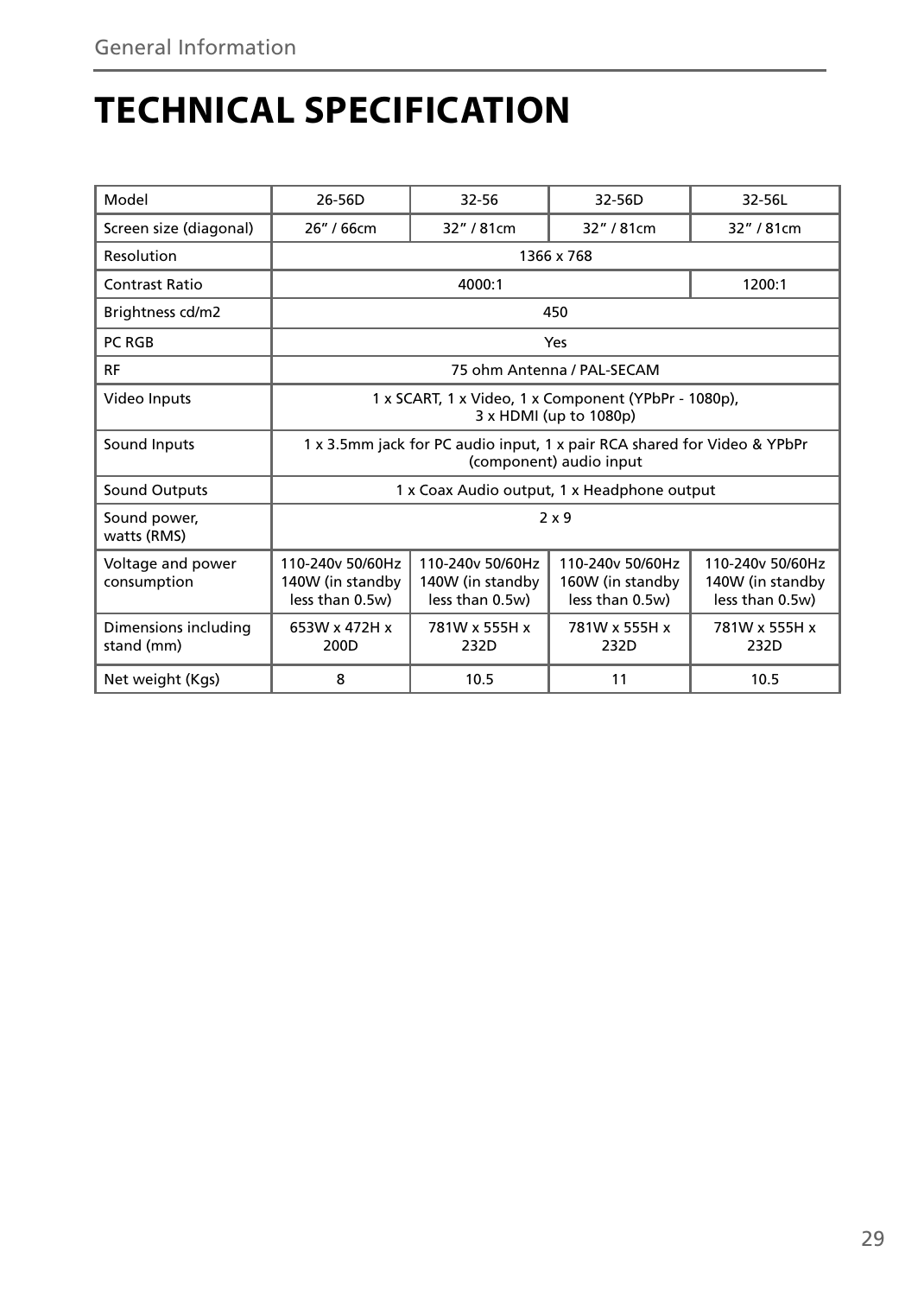# **INDEX**

| Auto Configuration of screen (PC) 23    |  |
|-----------------------------------------|--|
|                                         |  |
|                                         |  |
|                                         |  |
|                                         |  |
|                                         |  |
|                                         |  |
|                                         |  |
|                                         |  |
|                                         |  |
|                                         |  |
|                                         |  |
|                                         |  |
|                                         |  |
|                                         |  |
|                                         |  |
|                                         |  |
|                                         |  |
|                                         |  |
|                                         |  |
|                                         |  |
|                                         |  |
| Important installation instructions  10 |  |
|                                         |  |
|                                         |  |
|                                         |  |
| Operating the TV with a universal or    |  |
|                                         |  |
|                                         |  |
|                                         |  |
|                                         |  |

| Using the television as a computer monitor  23 |  |
|------------------------------------------------|--|
|                                                |  |
|                                                |  |
|                                                |  |
|                                                |  |

### **DIGITAL SWITCHOVER**

Television in the UK is going digital, bringing us all more choice and new services. Starting late 2007 and ending in 2012, television services in the UK will go completely digital, TV region by TV region.

### How the switchover affects your TV equipment.

Your new TV has a digital tuner built in, which means it is ready to receive the Freeview signal by simply connecting it into your aerial socket (you can check if you can get digital TV through your aerial now or whether you will have to wait until the switchover at www.digitaluk.co.uk)

When the TV switchover happens in your area, there are at least two occasions when you will need to re-tune your TV in order to continue receiving your existing TV channels and also to pick up new ones. Digital UK, the body leading the digital switchover, will advise you when you need to retune during the switchover.

#### How to retune.

Retuning your TV is a very quick and simple process. We recommend that you retune every few months to ensure you are receiving the very latest TV and radio channels that are broadcast.

1) On the remote control press [MENU] followed by 8 - 8 - 8 - 8 (so the number 8 button four times) 2) The First Time Installation menu will appear. Press [OK] and tuning will take place.

For help and support regarding the digital switchover, please contact Digital UK:

Telephone: 08456 50 50 50 (calls charged at local call rate, approx 3p per minute daytime or 1p per minute evenings from a BT landline)

Digital UK website: www.digitaluk.co.uk